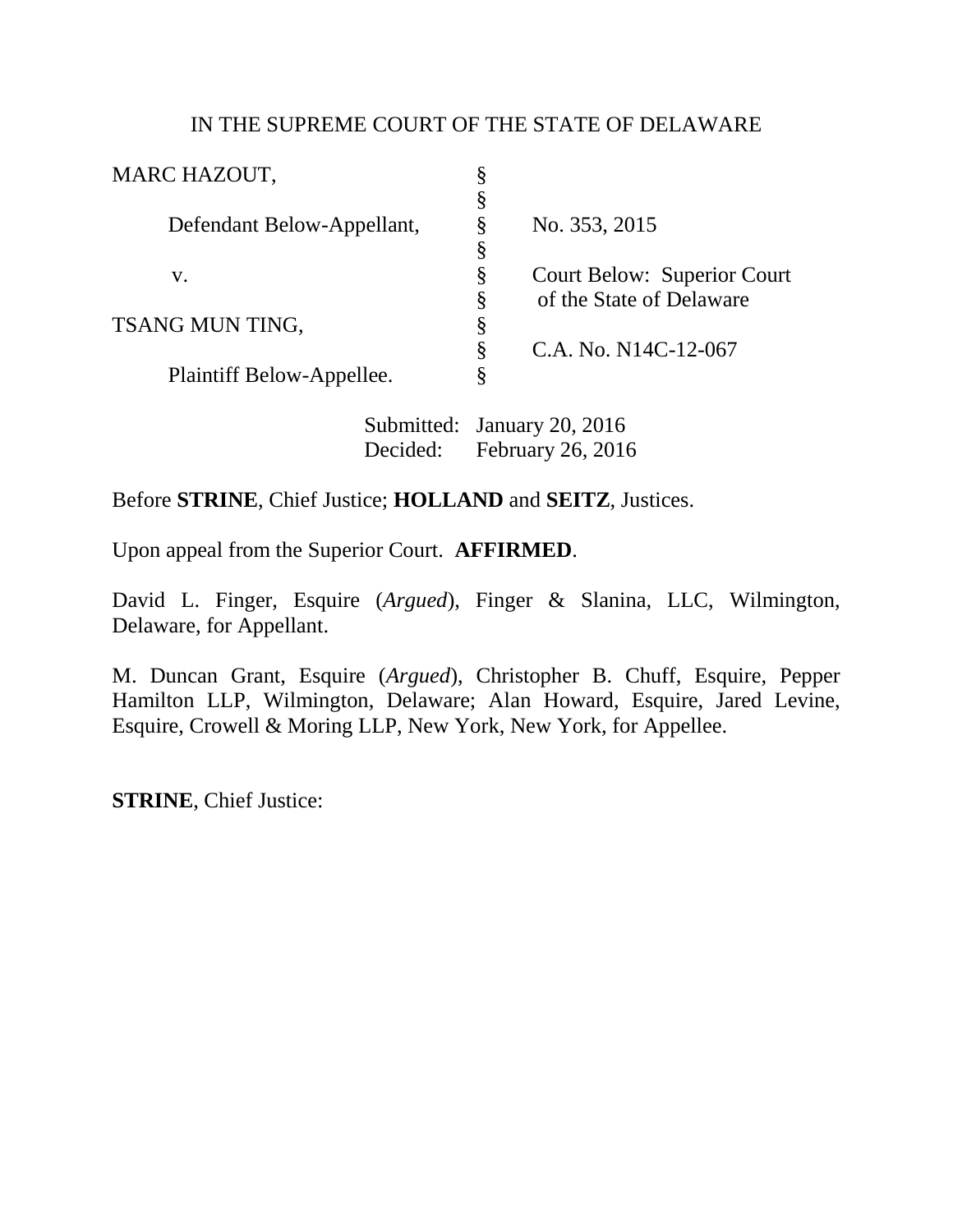#### **I. INTRODUCTION**

The plain language of § 3114(b) of Title 10 states that a nonresident officer of a Delaware corporation, by virtue of accepting and holding office, has consented to the exercise of personal jurisdiction over him in the Delaware courts in two classes of cases: (i) "all civil actions or proceedings brought in this State, by or on behalf of, or against such corporation, in which such officer is a necessary or proper party"; or (ii) "any action or proceeding against such officer for violation of a duty in such capacity."<sup>1</sup> This case involves a straightforward application of that language.

Here, Marc Hazout—a Canadian resident who is the President, CEO, Principal Financial and Accounting Officer, and a director of a Delaware corporation, Silver Dragon Resources, Inc.—has been sued for acts taken in his official capacity on behalf of a Delaware corporation based in Canada. As alleged in the complaint, Hazout was the lead negotiator for Silver Dragon in negotiating a capital infusion from a group of affiliated investors including Tsang Mun Ting and other residents of Hong Kong (the "Investor Group"). That capital infusion when consummated would have required a change of control of Silver Dragon from Hazout and certain others to Tsang and his fellow investors, who would have achieved the right to control Silver Dragon's board. The capital infusion was to be

<sup>&</sup>lt;sup>1</sup> 10 *Del. C.* § 3114(b).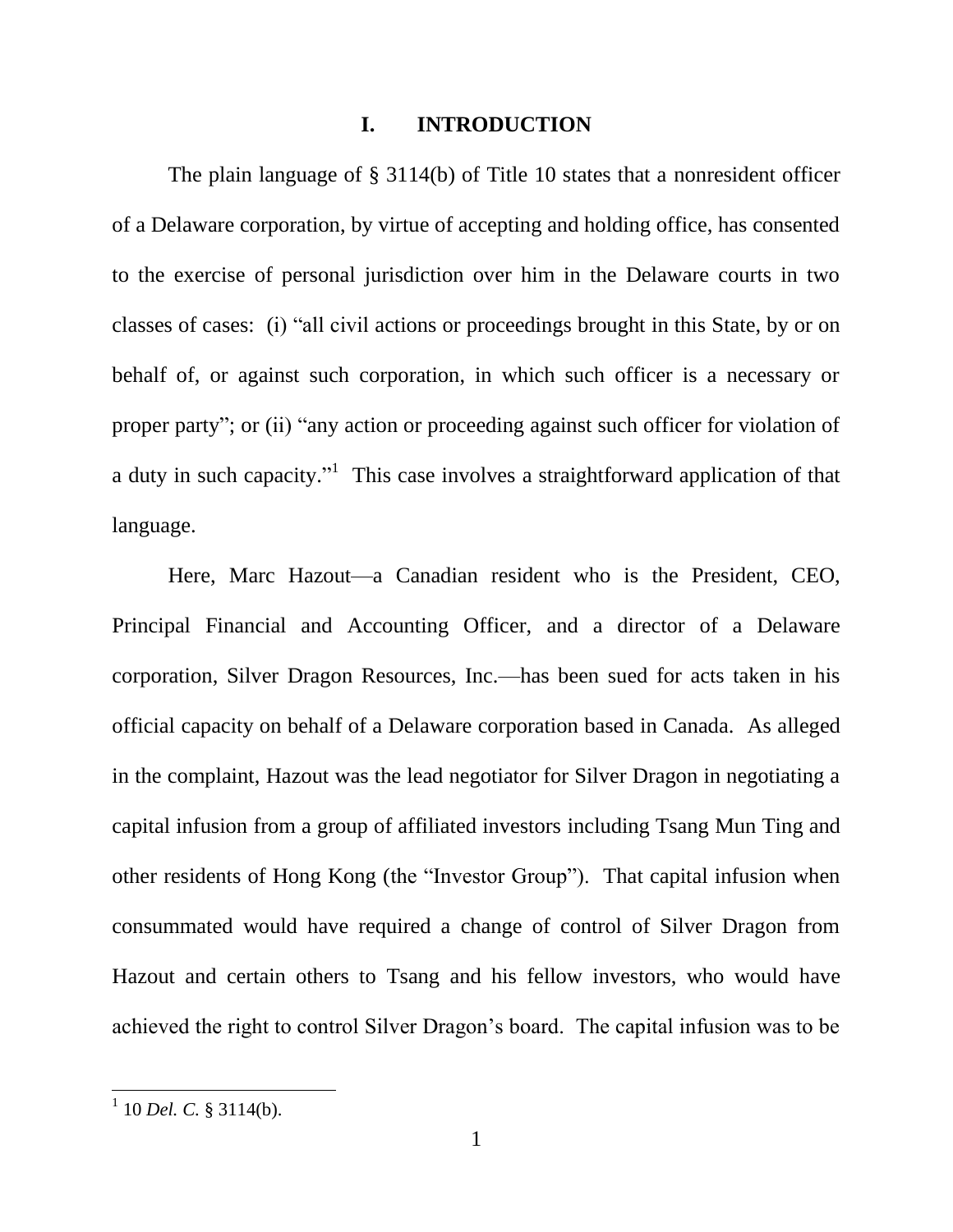consummated by way of a series of agreements, four of which specified that Delaware law was to govern their terms, with one of those four agreements further providing that any dispute over it was to be litigated in Delaware. We shall refer to the interrelated set of agreements as the "Change of Control Agreements." The primary agreement provided that the Investor Group would lend Silver Dragon \$3.4 million, subject to certain conditions, including a security interest in all of Silver Dragon's assets and the resignation of four directors. We will call that agreement the "Loan and Board Replacement Agreement." When all terms were negotiated and the Change of Control Agreements were ready to be inked, Tsang pushed send on the first \$1 million of the \$3.4 million in capital to be infused, based on his assurance that Hazout and the other directors of Silver Dragon would soon execute the Loan and Board Replacement Agreement. Hazout and two other Silver Dragon directors did sign the Loan and Board Replacement Agreement, but a fourth refused. Rather than return the \$1 million to Tsang, however, Hazout not only caused Silver Dragon to keep it, but also had Silver Dragon send \$750,000 of it to Travellers International, Inc., a corporation that Hazout controlled.

Tsang therefore brought this suit in the Superior Court of Delaware against Silver Dragon, Hazout, and Travellers for unjust enrichment, fraud, and fraudulent transfer in violation of the Delaware Uniform Fraudulent Transfer Act. Hazout moved to dismiss on the ground that there was no basis for the exercise of personal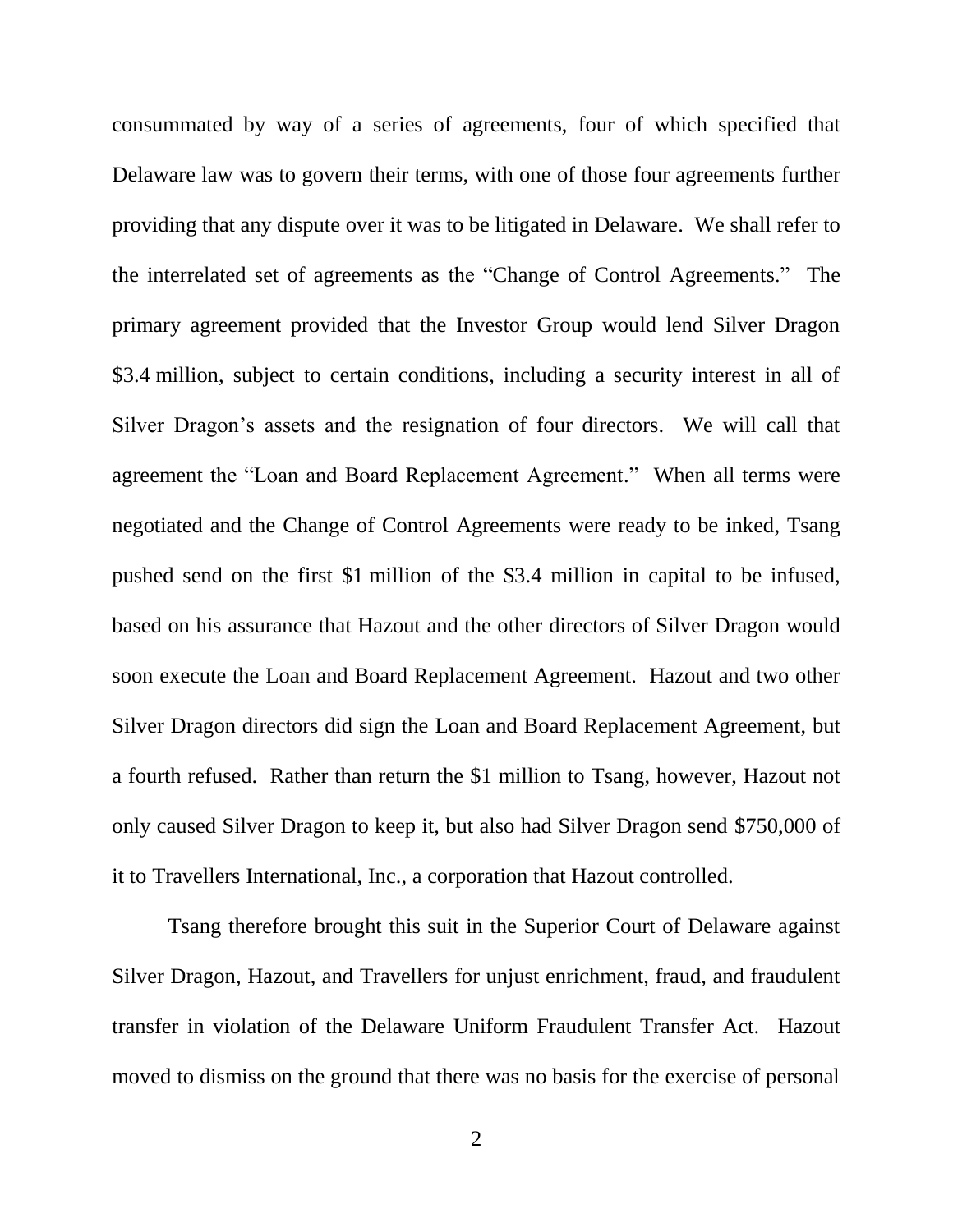jurisdiction over him in Delaware because Tsang was not suing Hazout as a stockholder of Silver Dragon for breach of any fiduciary or other duty owed to Silver Dragon as an entity or Tsang as a stockholder. The Superior Court disagreed and found that § 3114(b) provided a proper basis for personal jurisdiction.<sup>2</sup> We accepted a certified interlocutory appeal on the personal jurisdiction question from the Superior Court.

In this decision, we affirm. Under the clear language of § 3114(b), this is a "civil action<sup>[]"</sup> against the Delaware corporation of which Hazout was an officer and director, and Hazout is a "proper party" to that action because he has a legal interest in the dispute that is separate from Silver Dragon's interest, and because Tsang's claims against him arise out of the same facts and occurrences as the claims against Silver Dragon and it serves judicial economy to consider those claims together.<sup>3</sup> Here, as the Superior Court found, all of the claims against Hazout arise out of actions taken in his official capacity, and they include using his authority as a Silver Dragon fiduciary to cause funds paid to Silver Dragon by Tsang to be not only retained by it, but also to be transferred to Hazout's own affiliated company. Thus, there is no rational argument that the terms of § 3114(b) are not satisfied.

<sup>&</sup>lt;sup>2</sup> Tsang Mun Ting v. Silver Dragon Res., Inc., 2015 WL 3551871, at \*4 (Del. Super. June 3, 2015).

<sup>3</sup> *See* 10 *Del. C.* § 3114(b); 67A C.J.S. *Parties* § 2 (2015); *Party*, BLACK'S LAW DICTIONARY (10th ed. 2014).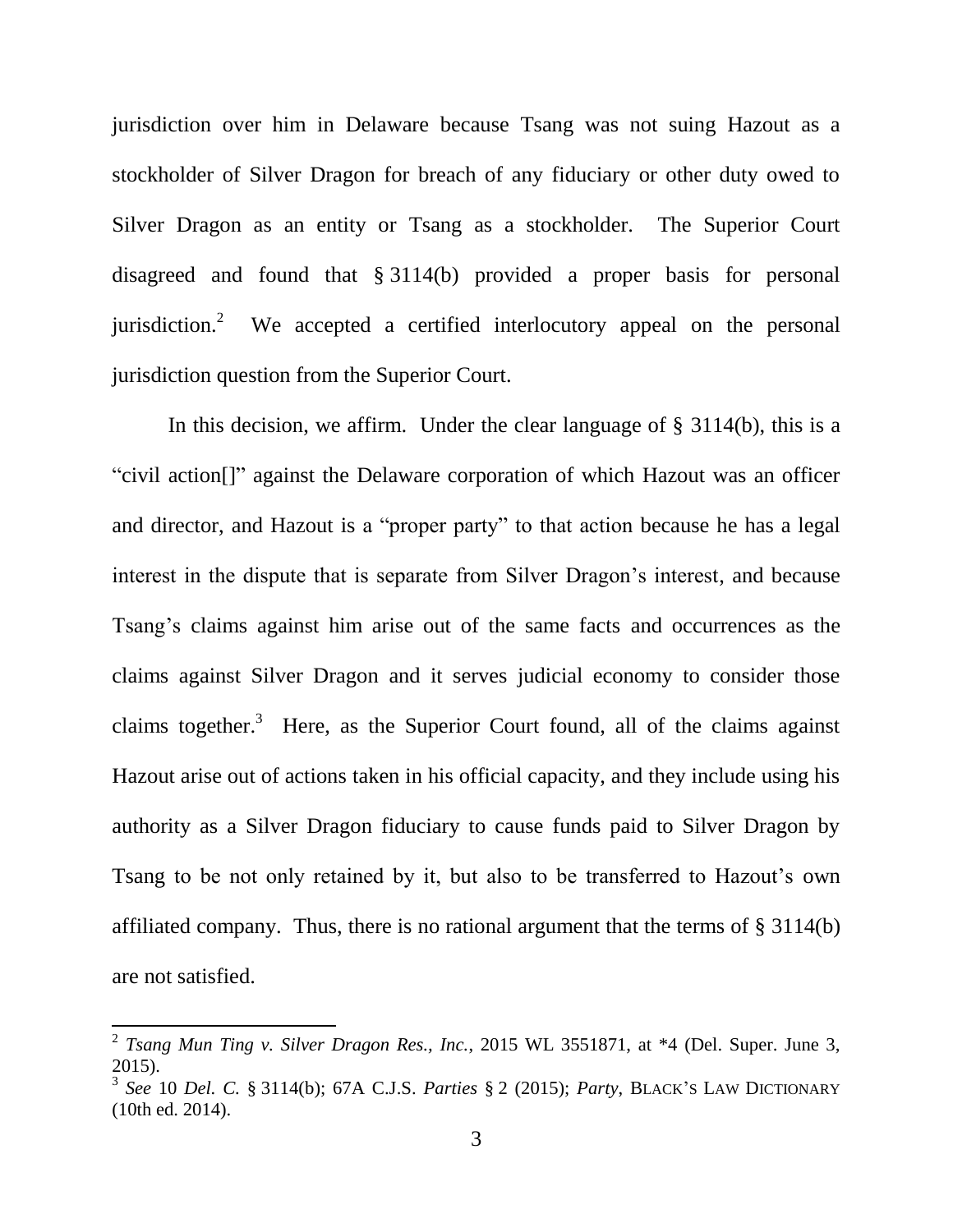Hazout, however, argues that the provision of § 3114 that applies to civil actions brought in this state against a corporation in which such director and officer is a necessary or proper party (the "Necessary or Proper Party Provision") was read out of the statute by the Court of Chancery in *Hana Ranch, Inc. v. Lent*,<sup>4</sup> and that the only operative provision of § 3114 is the one dealing with actions against a director and officer "for violation of a duty in such capacity"<sup>5</sup> (the "Internal Affairs Claim Provision"). Because Hazout is not being sued by Tsang for breach of a fiduciary or statutory duty owed to Sliver Dragon or Tsang as a stockholder, Hazout says that there is no basis for this state to exercise personal jurisdiction over him.

We disagree with that argument. Contrary to Hazout, we do not believe that it is a proper role for the Judiciary to excise a clear category set forth in § 3114(b), simply because there might be cases where it is susceptible to an overly broad reach. We understand that a decision of the Court of Chancery issued many years ago took that approach, but this Court has never ruled on that approach and we do not embrace it. Rather, under settled principles of statutory interpretation, it is our obligation to give effect to the plain language of statutes to the extent we can do so without offending any supervening constitutional limits. As both Chancellor

 4 424 A.2d 28 (Del. Ch. 1980).

<sup>5</sup> 10 *Del. C.* § 3114.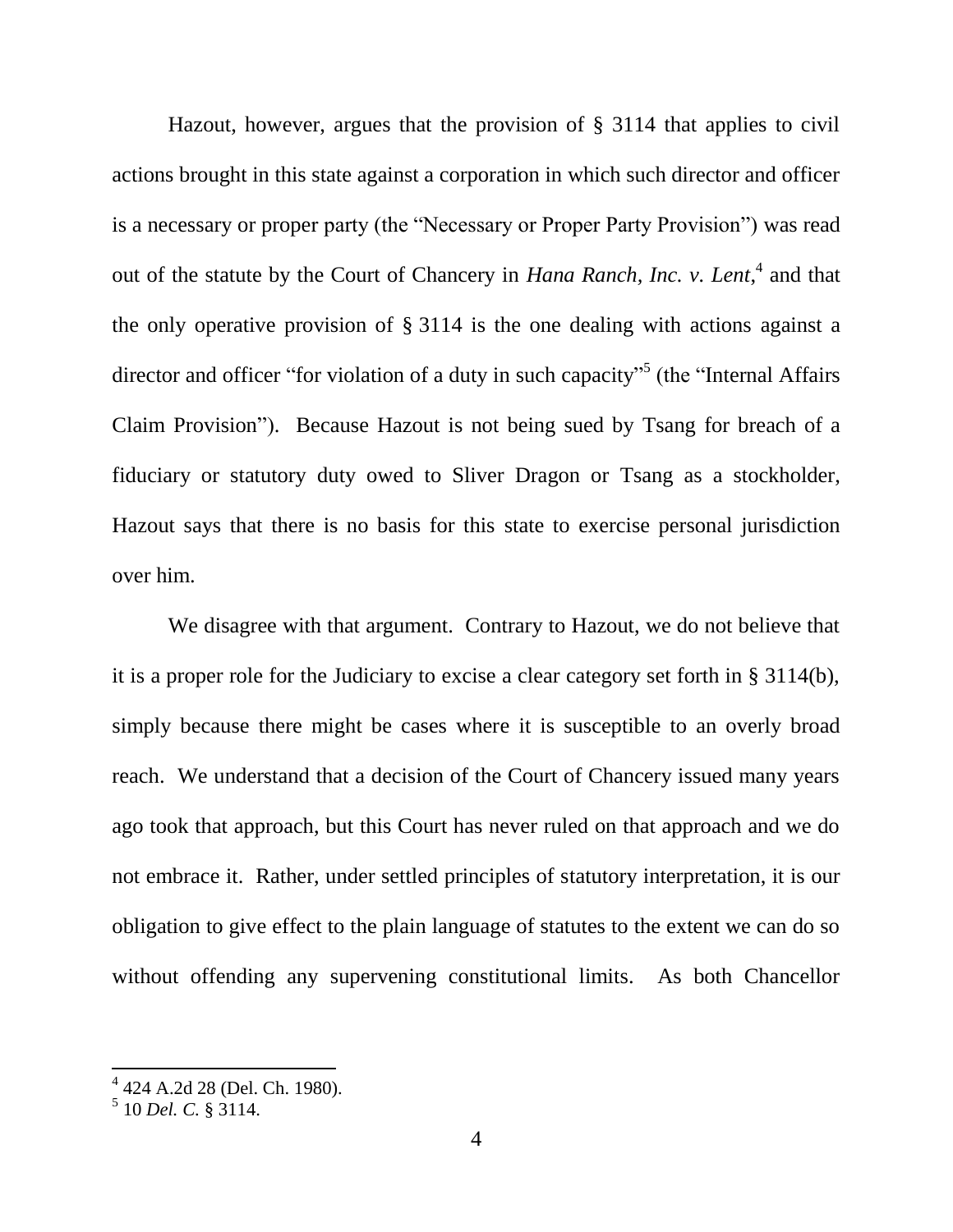<span id="page-5-1"></span><span id="page-5-0"></span>Allen<sup>6</sup> and Chancellor Chandler<sup>7</sup> pointed out, that can be done in the case of § 3114 by ensuring that any exercise of personal jurisdiction under the statute is also consistent with due process, by applying the established minimum contacts test from *International Shoe* and its progeny.<sup>8</sup>

<span id="page-5-2"></span>Here, that test is easily satisfied because the issues at the heart of this case involve Hazout's conduct in retaining and then diverting \$1 million that Silver Dragon obtained control over in the course of negotiating and coming to near-closure on the Change of Control Agreements, which included four agreements that provided for the application of Delaware law, one of which also stated that "[a]ny dispute or cause of action arising hereunder shall be litigated in the State or Federal courts situated in the State of Delaware<sup>"9</sup> and that involved a contract that would have transferred control of a Delaware corporation from its current controllers to the Investor Group. The geography of where Hazout, as the lead operative for Silver Dragon, and Tsang, as the lead investor, were located when they negotiated the transaction, was not the focus of their shared interaction.

<sup>&</sup>lt;sup>6</sup> See In re USACafes, L.P. Litig., 600 A.2d 43, 53 (Del. Ch. 1991) ("An alternative approach [to reading the 'necessary or proper' provision of  $\S 3114$  out of the statute] might have been to give the legislature's word its ordinary meaning, but to protect against unconstitutional use of the statute on a case-by-case basis—employing the test of the *International Shoe* line of cases to do so.").

<sup>7</sup> *See Ryan v. Gifford*, 935 A.2d 258, 269 n.24 (Del. Ch. 2007) (agreeing with the approach suggested by Chancellor Allen in *In re USACafes*).

<sup>8</sup> *See Int'l Shoe Co. v. Wash., Office of Unemployment Comp. & Placement*, 326 U.S. 310 (1945); *see also Burger King Corp. v. Rudzewicz*, 471 U.S. 462 (1985); *World-Wide Volkswagen Corp. v. Woodson*, 444 U.S. 286 (1980); *McGee v. Int'l Life Ins. Co.*, 355 U.S. 220 (1957).

 $9^9$  App. to Answering Br. at 47 (Line of Credit Loan Agreement at 7 (Section 9 (Governing  $Law$ )).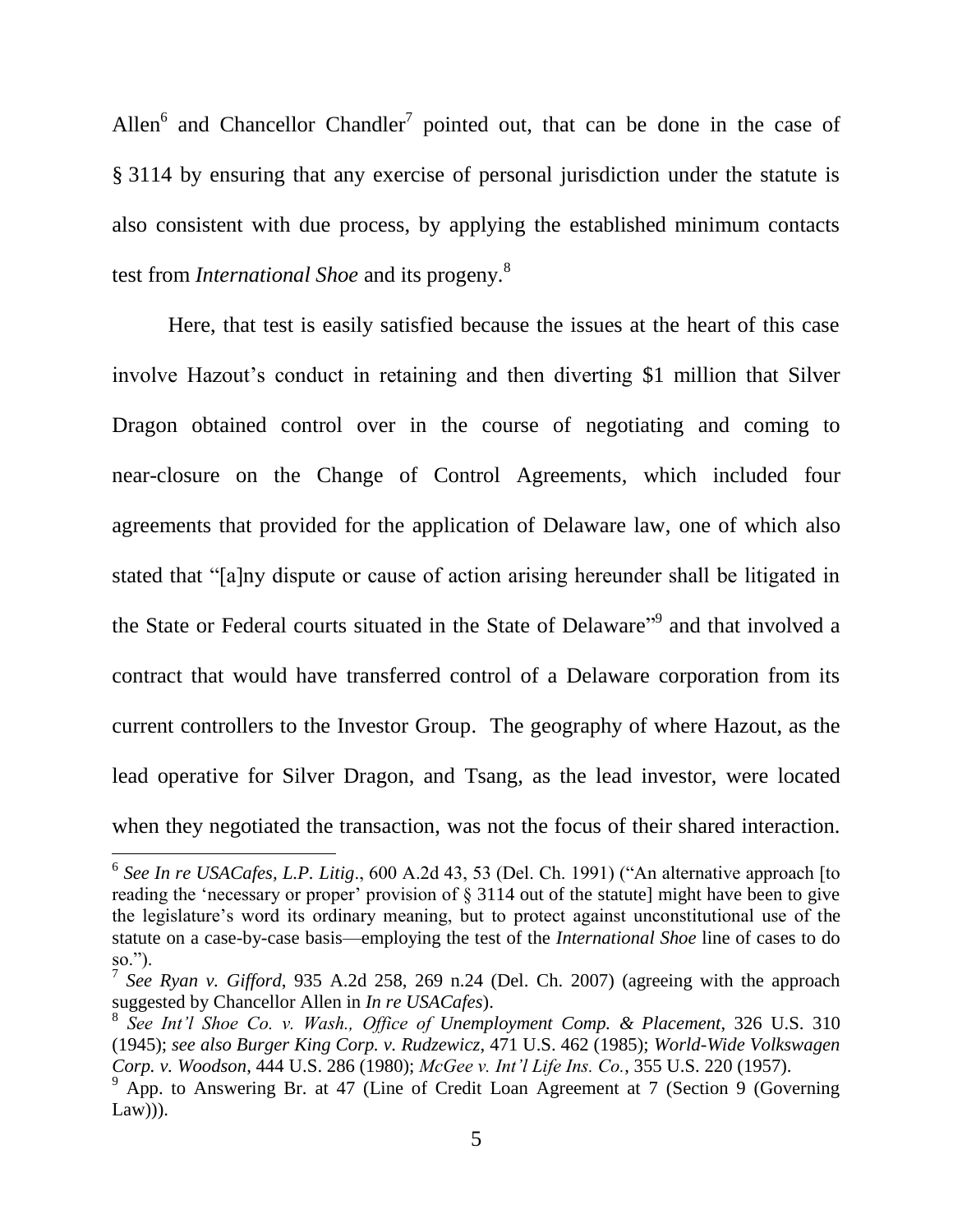Rather, the key expectancies for all concerned were focused on Delaware, both as reflected in the precise terms of the Agreements they were negotiating, and the main focus of the Loan and Board Replacement Agreement, under which control over the governance of a Delaware corporation would pass in return for a major capital infusion. Because of these facts and the reality that all of Hazout's actions relevant to the suit could not have been accomplished without the power of his offices in a Delaware corporation, there is no due process problem in exercising personal jurisdiction over Hazout.

Furthermore, we also recognize that in crafting § 3114, the General Assembly included a safeguard against overreaching, because a nonresident officer and director can only be served in a case in which the corporation itself is a party, and in which the officer and director is a necessary or proper party to that suit. By that means, the statute requires that there be a close nexus between the claims against the corporation and those against the officer and director, and that the claims against the officer and director involve conduct taken in his official corporate capacity. In other words, this safeguard ensures that the implied consent mechanism of § 3114 only applies when a director or officer faces claims that arise out of his exercise of his corporate powers.

Finally, we note that the ability of a defendant to move for dismissal on *forum non conveniens* grounds provides an additional tool to ensure that officers

6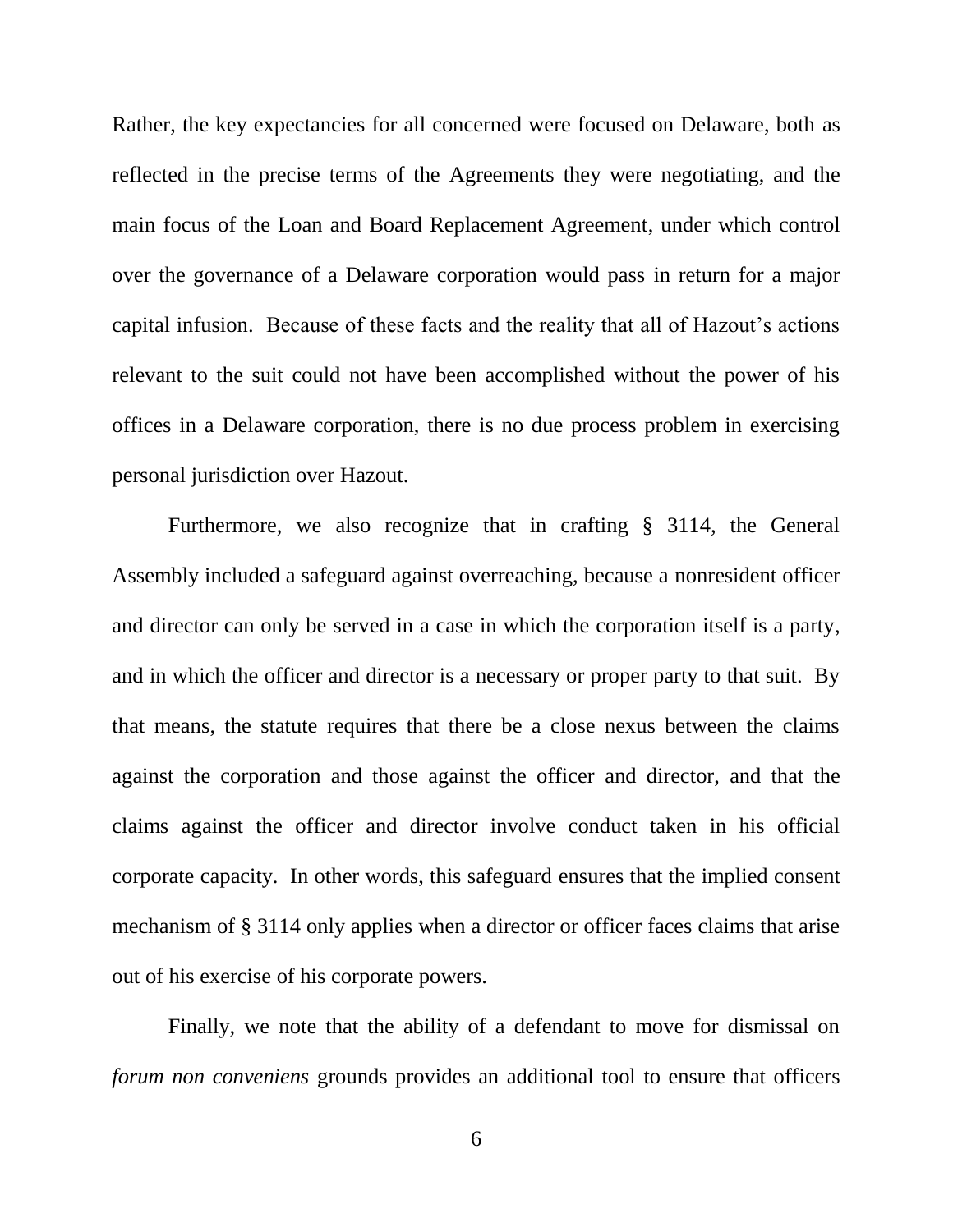and directors are not subjected to suit in Delaware in a way that is unduly burdensome. Our precedent makes clear that even Delaware corporations can avoid facing suit in Delaware, where the connection between the claims at issue and Delaware are attenuated and the defendant corporation faces an undue burden.<sup>10</sup> That avenue for relief is also open to nonresident officers and directors.

Accordingly, we affirm the Superior Court's judgment denying Hazout's motion to dismiss claims against him for lack of personal jurisdiction.

## **II. THE BUSINESS DEALINGS THAT FRAME THE PERSONAL JURISDICTION QUESTION** 11

As the introduction makes clear, this appeal turns on the interpretation of a statute, and whether personal jurisdiction can be exercised over Hazout, either because he: (i) is a "necessary or proper party" to an action against the corporation; or (ii) violated a statutory or fiduciary duty in his capacity as a director and officer.<sup>12</sup> And as we shall further see, the reason this appeal has been certified from our Superior Court is because the claims against Hazout, although arising entirely out of acts he took in his corporate capacity as the President and CEO, and a director of a Delaware corporation, are commercial in nature and brought by an arm's-length bargaining partner, Tsang. Although Tsang was a stockholder of the

l

<sup>10</sup> *See, e.g.*, *Martinez v. E.I. DuPont de Nemours & Co., Inc.*, 86 A.3d 1102 (Del. 2014).

 $11$  Because of the procedural posture, we principally rely on the version of events set forth in Tsang's complaint and therefore relied upon by the Superior Court in addressing the motion to dismiss for lack of personal jurisdiction.

<sup>12</sup> 10 *Del. C.* § 3114.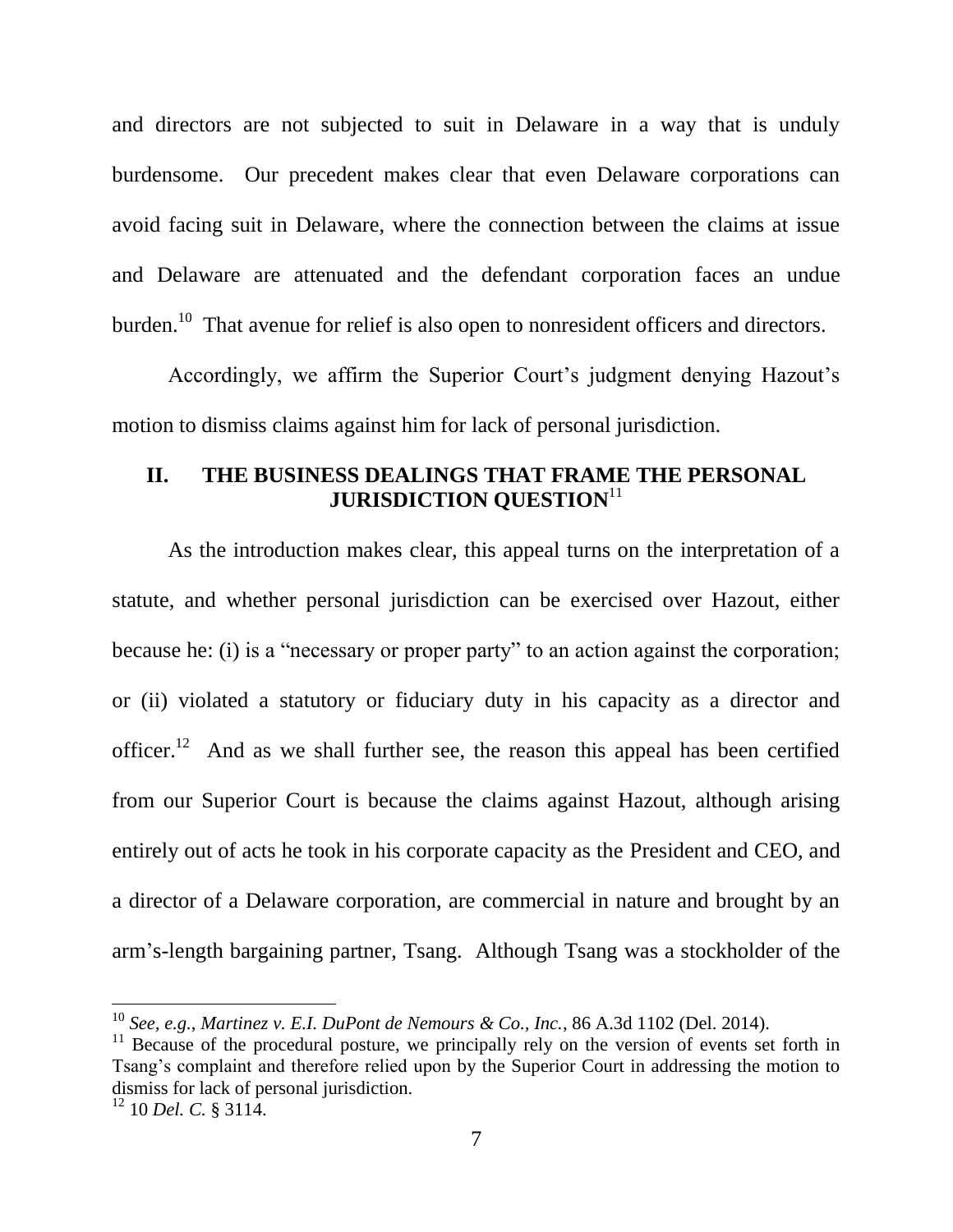Delaware corporation, the claims he seeks to press do not involve claims for breach of fiduciary duty for harm done to the corporation and therefore indirectly to him as a stockholder. Rather, Tsang plainly alleges that Hazout and Silver Dragon itself defrauded him, stole his funds, and will not return them.

Because this is a personal jurisdiction case, geography remains germane, despite its waning relevance in many aspects of commerce. The defendant-appellant, Hazout, resides in Toronto, Canada. He serves as a director and as the President, CEO, and Principal Financial and Accounting Officer of Silver Dragon. For its part, Silver Dragon is a Delaware corporation whose principal place of business is in Toronto. Silver Dragon is a public mining and metals company that focuses on the acquisition, exploration, development, and operation of silver mines. At the time of the negotiations that gave rise to this dispute, Silver Dragon's shares were not traded on a stock exchange or on the pink sheets.<sup>13</sup>

Hazout is also the sole owner of one of Silver Dragon's creditors and largest stockholders, Travellers, a private investment bank incorporated in Ontario that also has its principal place of business in Toronto. Hazout is Travellers's President

<sup>13</sup> *See* Silver Dragon Res., Inc., Annual Report (Form 10-K), at 39 (Mar. 31, 2014) [hereinafter Silver Dragon 2013 Form 10-K] ("Our Common Stock is quoted on the Over-the-Counter Grey market."). As of July 21, 2014, Silver Dragon's common stock began trading on OTC Market Group's OTCQB marketplace, which is for companies that are in their development stage. *See*  Silver Dragon Res., Inc., Annual Report (Form 10-K), at 23 (Mar. 27, 2015). We take judicial notice of Silver Dragon's public filings.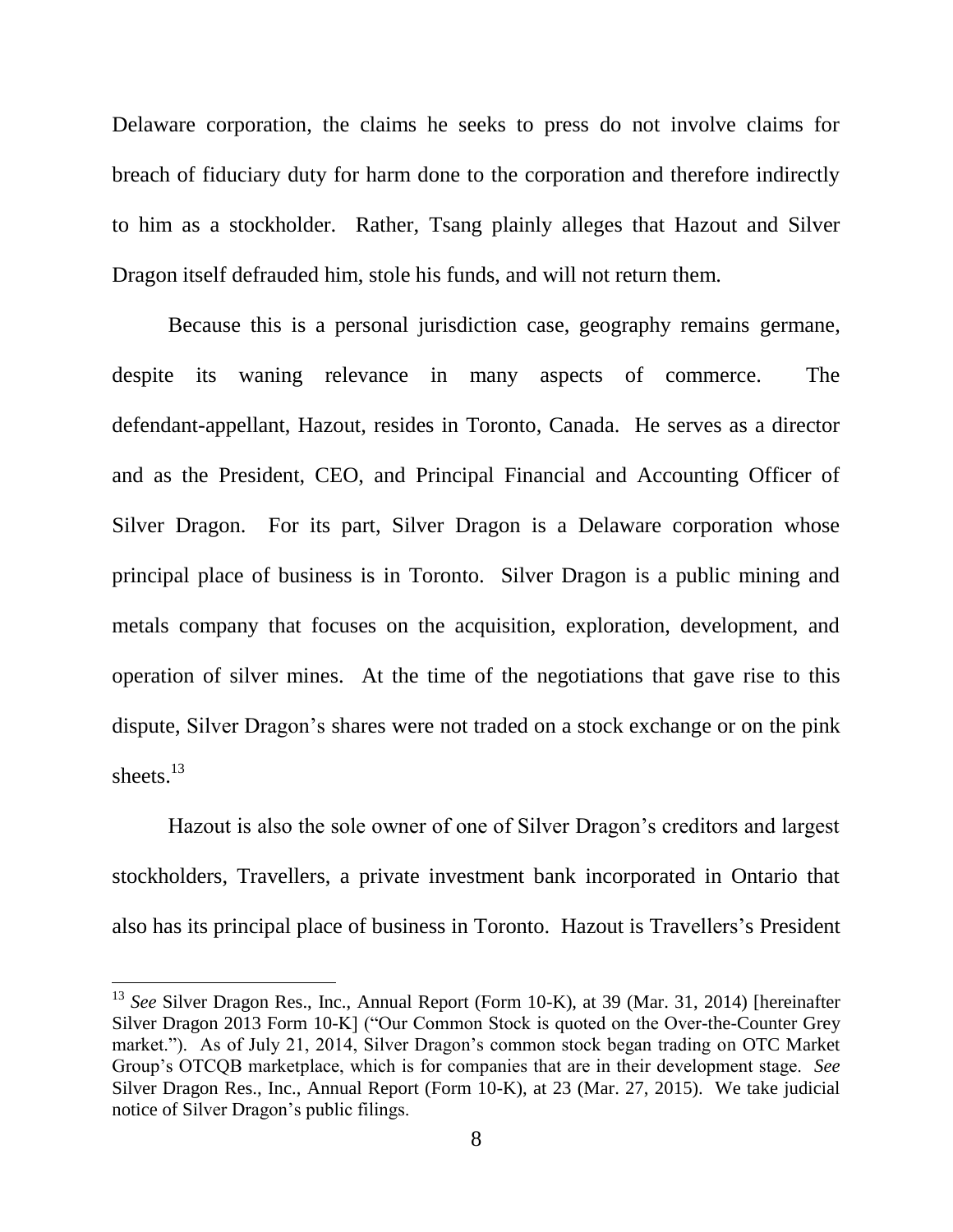and CEO. Silver Dragon and Travellers were also named as defendants in this action, but are not parties to this appeal. There are different reasons for that. Because Silver Dragon is a Delaware corporation, it had no basis to contest jurisdiction in Delaware. By contrast, Travellers is a Canadian corporation and Tsang was unable to identify any act in Delaware relevant to the case that would justify the exercise of personal jurisdiction over Travellers in Delaware under our state's long-arm statute, 10 *Del. C.* § 3104. For that reason, Travellers's motion to dismiss for lack of personal jurisdiction was granted.

The plaintiff-appellee, Tsang, resides in Hong Kong and specializes in global investments and financial transactions. The other members of the Investor Group also reside in Hong Kong.

The unusual last acts that gave rise to this lawsuit arose out of a fairly common situation in the life cycle of a corporation. It appears that in 2012, Silver Dragon was having trouble meeting its financial obligations and moving forward with its business plans because of a lack of cash.<sup>14</sup> Negotiations therefore ensued between Hazout, on behalf of Silver Dragon and its board, and Tsang and the Investor Group, over the terms under which the Investor Group would make a substantial capital infusion into Silver Dragon. Although Silver Dragon is

<sup>&</sup>lt;sup>14</sup> *See* Silver Dragon Res., Inc., Annual Report (Form 10-K), at 47 (Apr. 26, 2013) ("Our current" level of cash is significantly insufficient to satisfy our current debt obligations and to fund our business as currently planned for 12 months. We will need significant additional funds to satisfy such obligations and to continue operations, which we may not be able to obtain.").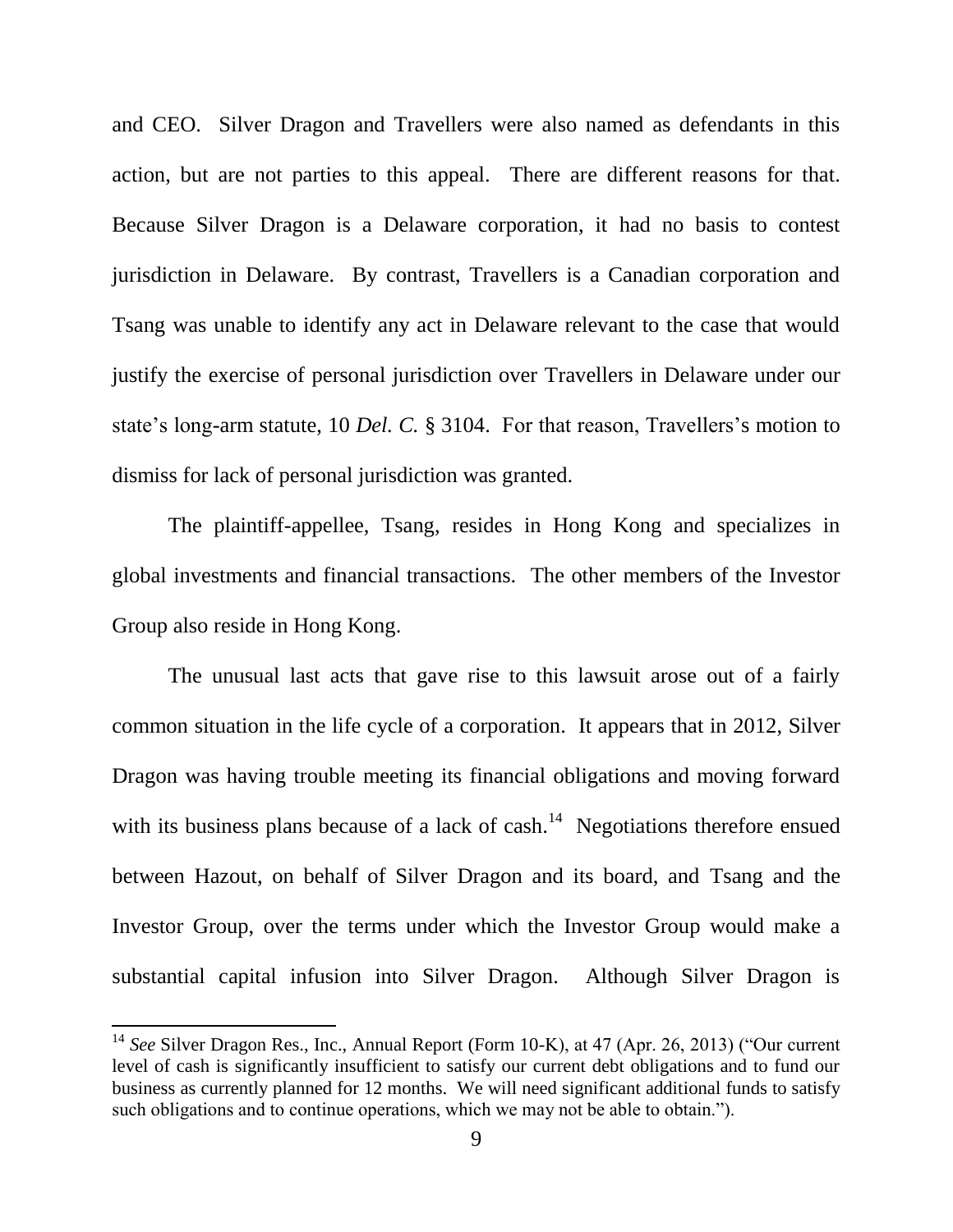putatively a public corporation, it had a less-than-Godzilla enterprise value more characteristic of a very early stage business.<sup>15</sup> The parties therefore were discussing an infusion of millions of dollars, but deemed that level of contribution so material that the infusion would result in a transfer of corporate control to the Investor Group.

By late December 2013, the parties memorialized the terms of the Change of Control Agreements in which the Investor Group would lend Silver Dragon \$3,417,265, and receive a security interest in all of Silver Dragon's assets. This recapitalization would allow Silver Dragon to pay its existing creditors and move forward with its business plans. But, in exchange for this infusion, the Investor Group would secure control over Silver Dragon's board, because four of the five members of Silver Dragon's board, including Hazout, were required to resign, and be replaced by designees chosen by the Investor Group. Hazout was also required to give up his position as an officer of Silver Dragon. The terms of the Change of Control Agreements were negotiated and finalized. These Agreements included: (a) the Loan and Board Replacement Agreement; (b) a Line of Credit Loan Agreement; (c) a Secured Line of Credit Note; (d) an Equity Interest Pledge and All Asset Security and Agreement; and (e) a Warrant for the Purchase of Shares of Common Stock of Silver Dragon. At least four of these five contracts contained a

<sup>15</sup> *See* Silver Dragon 2013 Form 10-K, at F-3.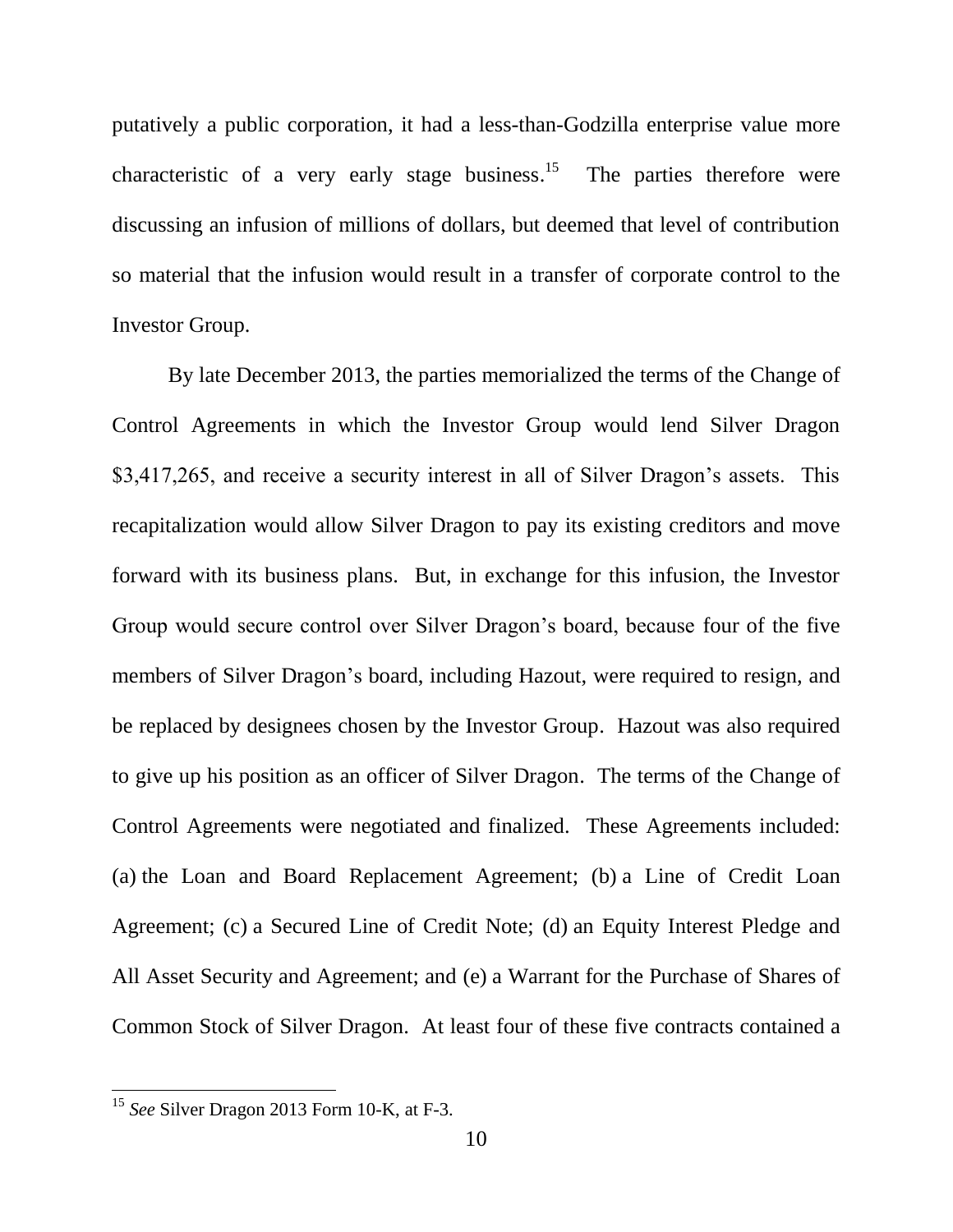Delaware choice-of-law provision.<sup>16</sup> The Line of Credit Loan Agreement further provided that any disputes arising under the agreement would be litigated in Delaware courts.<sup>17</sup> By year-end 2013, the Change of Control Agreements' terms were finalized and ready for execution.

Consistent with that, Hazout allegedly represented to Tsang and the Investor Group that the then-current directors would all sign the Loan and Board Replacement Agreement and resign on New Year's Eve, and that the deal would close that day. Violating a fundamental playground rule of Yankee commerce, Tsang did not wait until all of the signed Agreements were in hand to send the

*Id.* at 47 (Line of Credit Loan Agreement at 7 (Section 9)):

 $\overline{\phantom{a}}$ 

*Id.* at 52 (Form of Secured Line of Credit Note at 3):

This Credit Note is executed as a sealed instrument and shall be governed by and construed in accordance with the internal laws of the State of Delaware applicable to contracts to be performed wholly within such State.

*Id.* at 62 (Equity Interest Pledge and All Asset Security and Agreement at 8 (Section 7(g))): Choice of Law. This Pledge Agreement shall be governed by and construed and enforced in accordance with the laws of the state of Delaware, except to the extent that the validity or perfection of the security interests hereunder, or remedies hereunder, in respect of any particular Collateral are governed by the laws of a jurisdiction other than the state of Delaware.

The Warrant for the Purchase of Shares of Common Stock of Silver Dragon was not provided in the record.

<sup>&</sup>lt;sup>16</sup> App. to Answering Br. at 31 (Loan and Board Replacement Agreement at 9 (Section 5.6)): Governing Law. This Agreement shall be governed by and construed and enforced in accordance with the laws of the State of Delaware.

Governing Law. The validity, interpretation and performance of this Agreement shall be governed and construed in accordance with the laws of the State of Delaware without regard to any conflict of law provisions or rule that would cause the application of the laws of any jurisdiction other than the State of Delaware.

<sup>&</sup>lt;sup>17</sup> *See id.* at 47 (Line of Credit Loan Agreement at 7 (Section 9)) ("Governing Law. ... Any dispute or cause of action arising hereunder shall be litigated in the State or Federal courts situated in the State of Delaware.").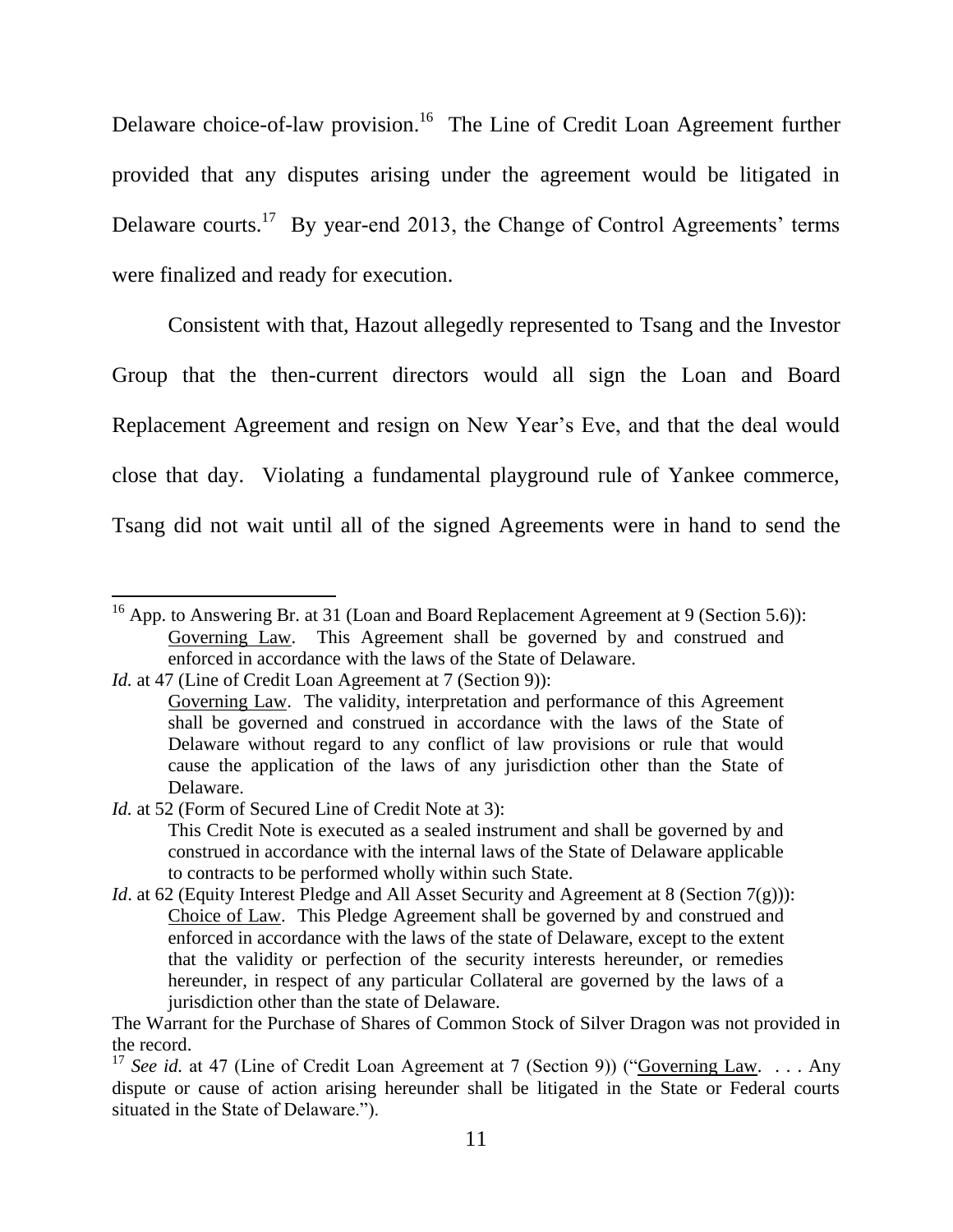money. Instead, in alleged reliance on Hazout's assurances that all the necessary Silver Dragon signatures were forthcoming, Tsang caused the first installment of \$1,014,140 under the Agreements to be wired to Silver Dragon on December 30, 2013.

The next day, Hazout forwarded to the Investor Group an email chain among Silver Dragon's board members, which indicated that the company had "received" the first tranche of funds" and that it had "signed the attached Line of Credit Agreement, Line of Credit Note, and Equity Pledge."<sup>18</sup> The written correspondence further provided that Silver Dragon "has also received approval from [directors] Glen MacMullin, Charles McAlpine and Marc Hazout" and that ―[u]pon approval from Manuel Chan today and his funds advanced the transaction will close and all resignations will take effect as of this day December 31, 2013.<sup> $19$ </sup>

Later that day, Silver Dragon's attorney informed the Investor Group's counsel that the company was still awaiting director Chan's signature. At the same time, Silver Dragon's attorney sent over Hazout's signatures to all of the Agreements on behalf of Silver Dragon, and Hazout's signatures on behalf of Travellers and another associated entity of Silver Dragon of which he is the President. Silver Dragon's attorney also sent over signatures to the Loan and

<sup>&</sup>lt;sup>18</sup> App. to Opening Br. at 15 (Compl.  $\P$  28) (internal quotation marks omitted).

<sup>19</sup> *Id.* (Compl. ¶ 29).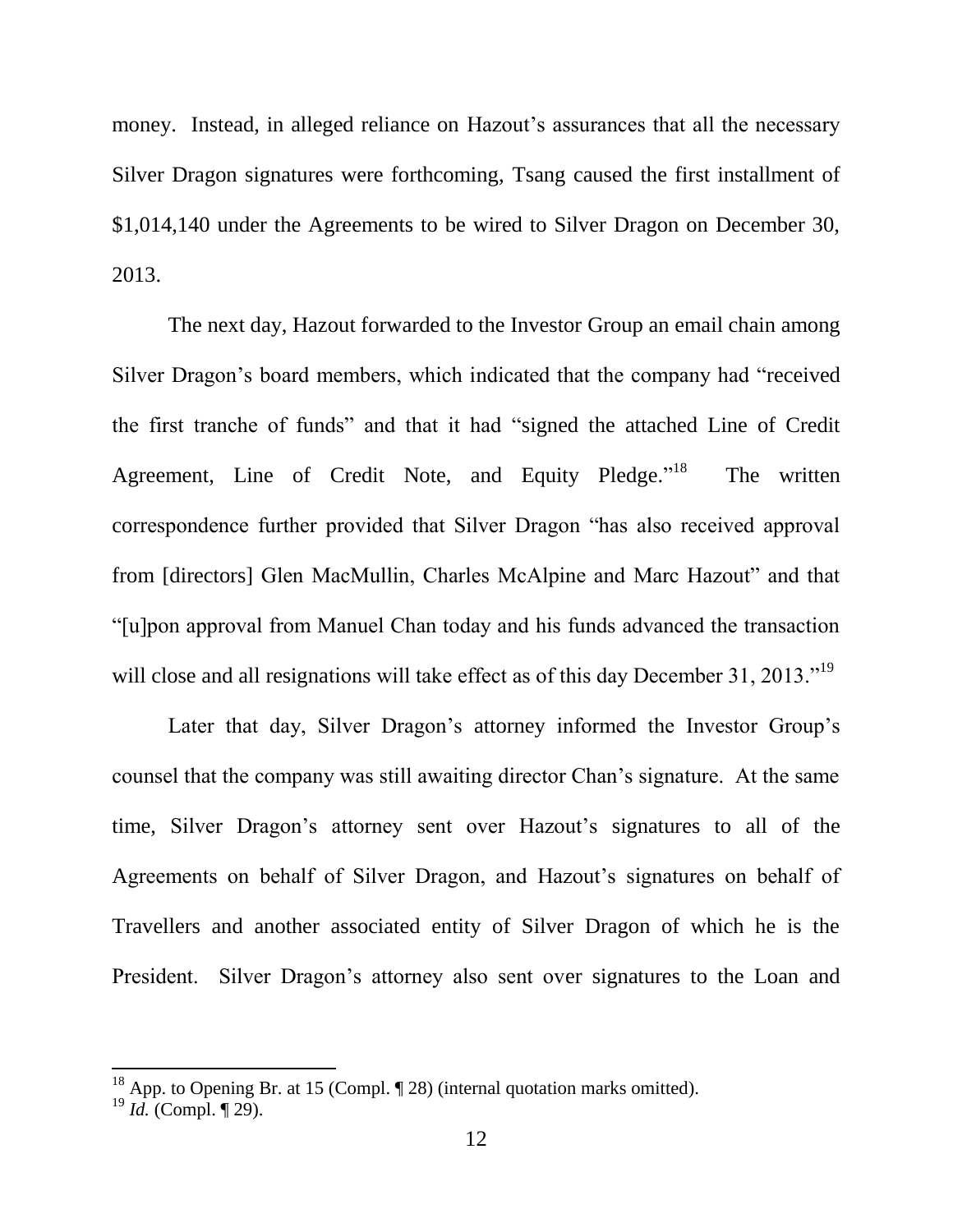Board Replacement Agreement from three of the company's directors, including Hazout.

But then things went pear-shaped. Hazout and Silver Dragon told the Investor Group that Chan would not sign. But Hazout and Silver Dragon did not send back the Investor Group's money. Rather, on April Fools' Day 2014, they told Tsang that Silver Dragon had already spent a quarter of the million dollars to pay off debts, and they weren't joking.

Three days later, the defendants further informed Tsang that Hazout and Silver Dragon transferred approximately \$750,000 of the payment to Travellers. Between April and August of 2014, Tsang repeatedly asked Silver Dragon to give back the money, but Silver Dragon, Hazout, and his affiliate refused to return it.

To get the Investor Group's money back, Tsang filed a complaint in the Court of Chancery against Silver Dragon, Travellers, and Hazout. For purposes of understanding the current appeal, it is important to understand what claims Tsang made and did not make. In his complaint, Tsang alleged that Hazout and Silver Dragon (i) committed fraud against him and the Investor Group; (ii) were unjustly enriched by the Investor Group's \$1,014,140 payment; and (iii) fraudulently transferred that payment to Hazout's affiliate in violation of the Delaware Uniform Fraudulent Transfer Act.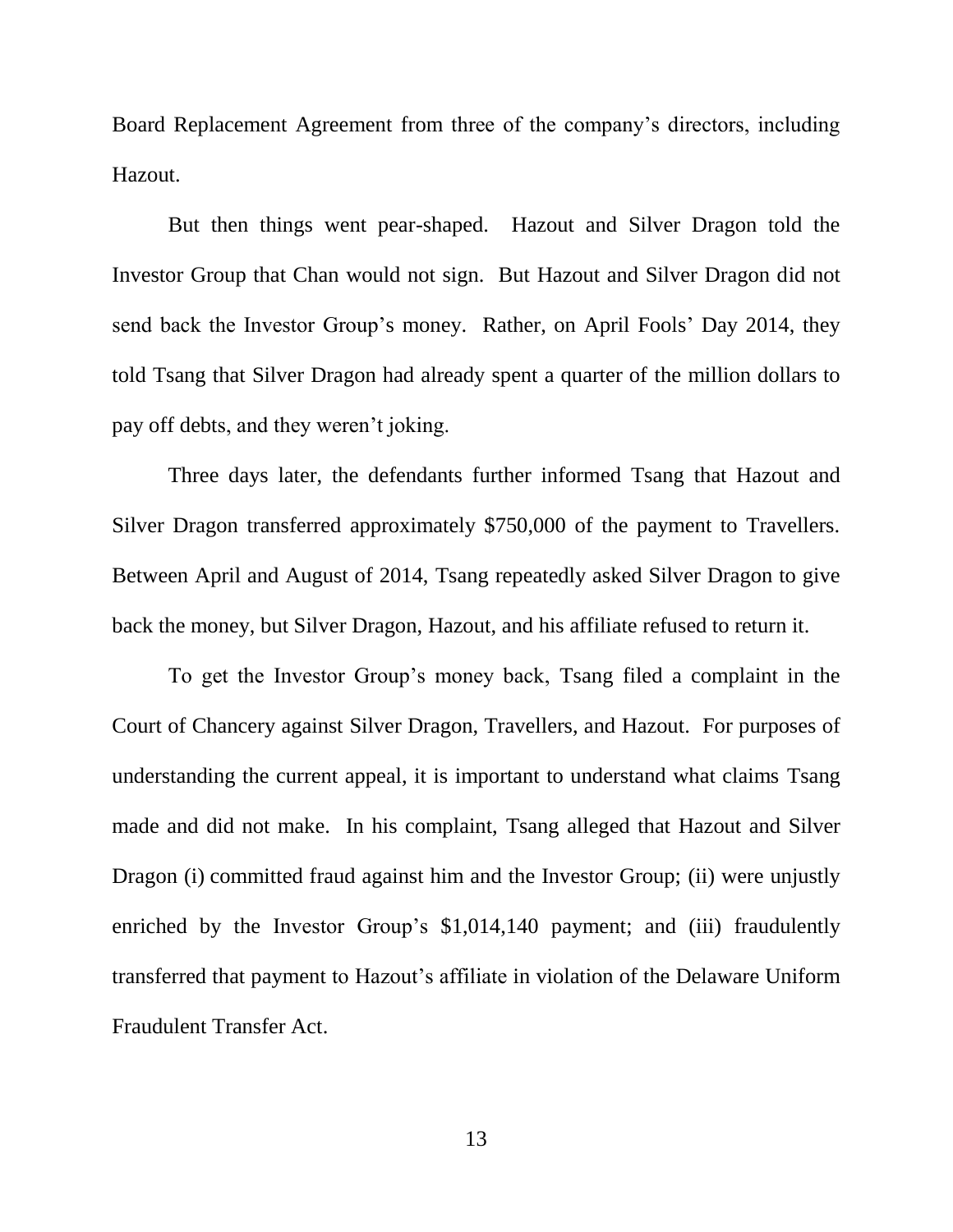Notably absent from the complaint was any claim against Hazout for breach of fiduciary duty. The reason for that is rather plain: Tsang was not suing to protect Silver Dragon, or his stockholder investment in it. Tsang was suing Hazout, Silver Dragon, and Travellers to get the Investor Group's money back. Although it is conceivable that another Silver Dragon investor could sue Hazout over this alleged course of action,<sup>20</sup> Tsang did not do so, and his and the Investor Group's interests were adverse to Silver Dragon and make them unsuitable derivative plaintiffs. Consistent with Tsang's failure to allege a breach of fiduciary

 $^{20}$  As the Superior Court noted, if the course of conduct Hazout engaged in transpired as Tsang alleges, his behavior would have serious fiduciary implications. *See Tsang*, 2015 WL 3551871, at \*4. If, for example, he exposed Silver Dragon to liability to Tsang in order to facilitate improper payments to his own affiliates, such as Travellers, a claim by Silver Dragon to require Hazout to make it whole for any liability it incurred could be stated. Likewise, under Delaware law, a corporation cannot seek profit by using illegal means, and if Hazout knowingly did so and exposed Silver Dragon to liability, that would form a basis for a potential fiduciary duty claim by a derivative plaintiff whose interests were aligned with that of Silver Dragon. *See, e.g.*, *In re Walt Disney Co. Derivative Litig.*, 906 A.2d 27, 67 (Del. 2006) ("A failure to act in good faith may be shown, for instance, where the fiduciary intentionally acts with a purpose other than that of advancing the best interests of the corporation, [or] where the fiduciary acts with the intent to violate applicable positive law . . . ."") (internal citation omitted); *In re Am. Int'l Grp., Inc., Consol. Derivative Litig.*, 976 A.2d 872, 889 (Del. Ch. 2009), *aff'd sub nom*. *Teachers' Ret. Sys. of La. v. Gen. Re Corp.*, 11 A.3d 228, 2010 WL 5394004 (Del. 2010) (Table) ("[I]t is generally accepted that a derivative suit may be asserted by an innocent stockholder on behalf of a corporation against corporate fiduciaries who knowingly caused the corporation to commit illegal acts and, as a result, caused the corporation to suffer harm."); *Desimone v. Barrows*, 924 A.2d 908, 934–35 (Del. Ch. 2007) ("Delaware corporate law has long been clear on [the] notion [] that it is utterly inconsistent with one's duty of fidelity to the corporation to consciously cause the corporation to act unlawfully. The knowing use of illegal means to pursue profit for the corporation is director misconduct.‖); *see also* 8 *Del. C.* § 102(b)(7)(ii) (providing that an exculpatory charter provision cannot limit a director's personal monetary liability "for acts or omissions not in good faith or which involve intentional misconduct or a knowing violation of  $law$ ").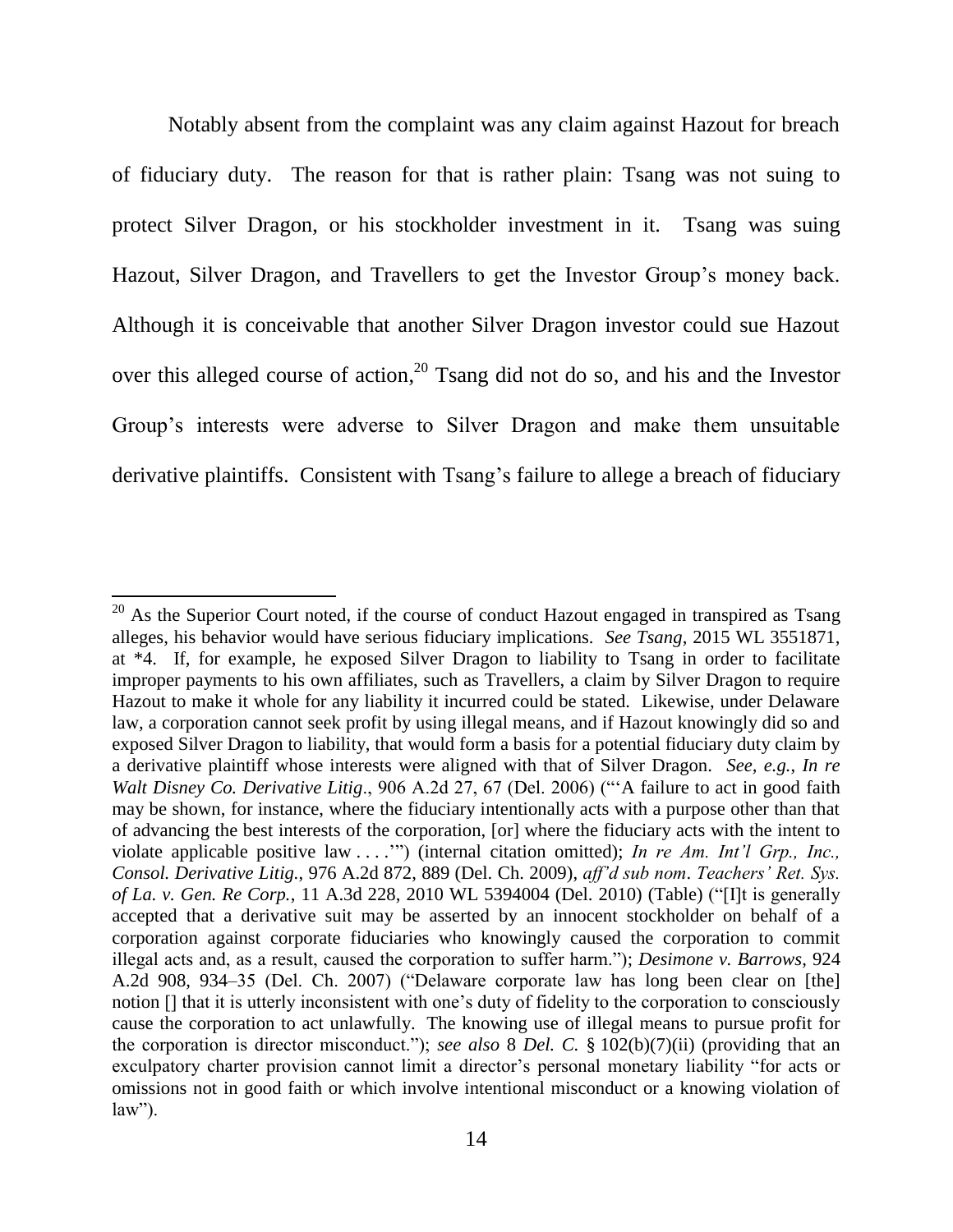duty claim, Tsang transferred his case to the Superior Court because it otherwise faced dismissal for lack of equity jurisdiction.

On January 7, 2015, Hazout and Travellers moved to dismiss the claims against them in the Superior Court for lack of personal jurisdiction. The Superior Court issued its opinion on June 3, 2015. In that opinion, the trial court granted Travellers's motion but denied Hazout's motion based on its finding that although Hazout was not subject to its jurisdiction under Delaware's long-arm statute,  $2<sup>1</sup>$ jurisdiction over Hazout was proper under the officer consent statute. $^{22}$ 

In its analysis, the Superior Court acknowledged the effect *Hana Ranch* had of limiting the application of § 3114 to suits that involve claims of breach of a corporate fiduciary's duty.<sup>23</sup> Being mindful of that constraint, the Superior Court strained to find jurisdiction over Hazout under the Internal Affairs Claim Provision.<sup>24</sup> Even though the trial court acknowledged that Tsang did not allege that Hazout breached a duty that he owed in his official capacity, it determined that "the alleged misconduct would be adverse to Hazout's fiduciary duty to Silver

<sup>21</sup> *See* 10 *Del. C.* § 3104.

<sup>22</sup> *Tsang*, 2015 WL 3551871, at \*2–3.

<sup>23</sup> *Id.* at \*3 (quoting *In re USACafes*, 600 A.2d at 52 (citing *Pestolite, Inc. v. Cordura Corp.*, 449 A.2d 269 (Del. Super. 1982); *Hana Ranch*, 424 A.2d 28)) ("It is true that earlier cases of Delaware courts have implied that it 'would be unconstitutional for Delaware to attempt to compel the appearance of directors here to litigate any claims other than claims for breach of their fiduciary duty to the corporation . . . .'‖).  $^{24}$  *Id.* at  $*4$ .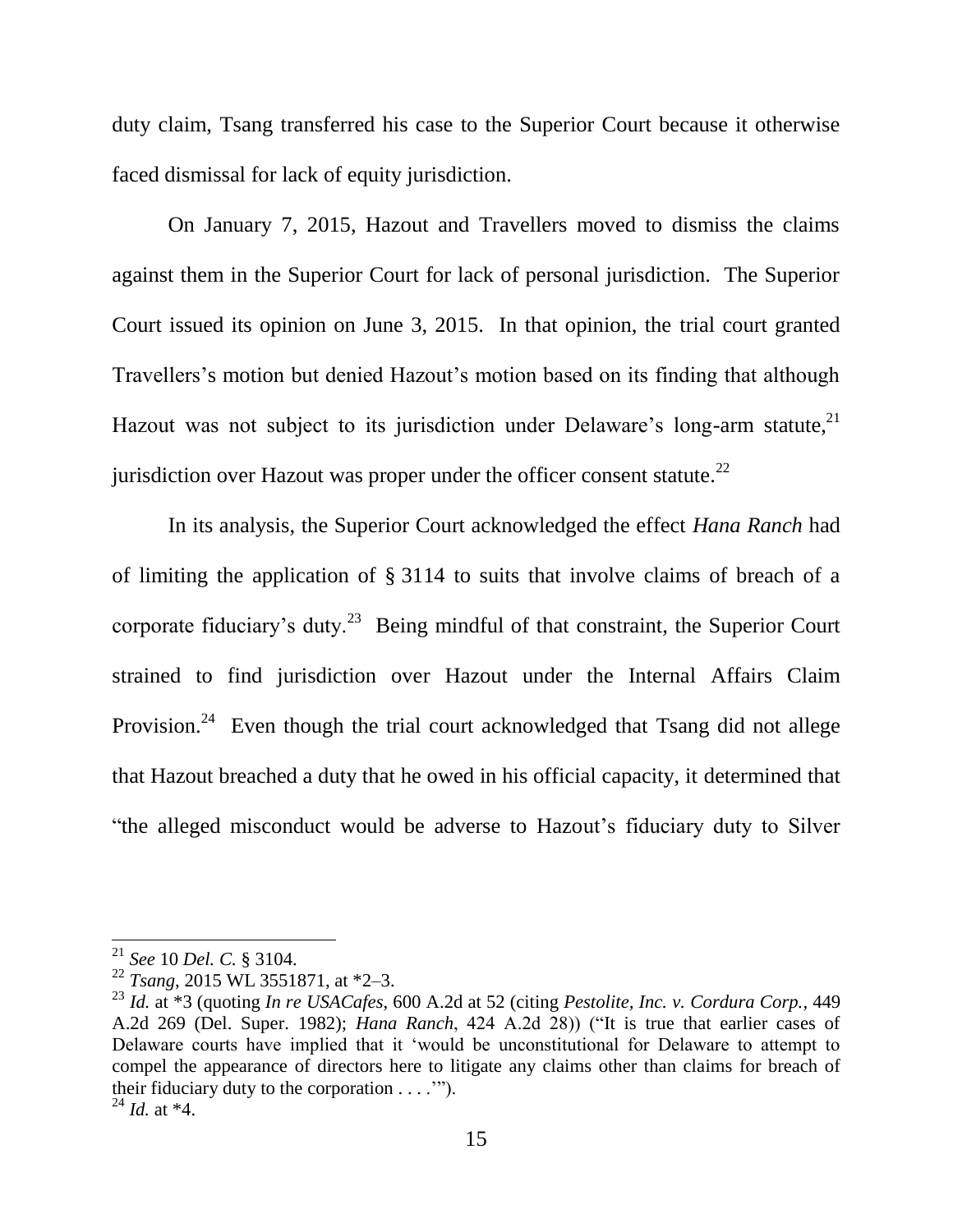Dragon."<sup>25</sup> The Superior Court also observed that "Hazout acted in his corporate capacity as Silver Dragon's Director, President, CEO and Principal Financial and Accounting Officer when he transferred the money to his company, Travellers.<sup> $26$ </sup> On those grounds, the trial court determined that the Internal Affairs Claim Provision could be used to exercise jurisdiction over Hazout. $27$ 

In addressing whether its exercise of jurisdiction over Hazout comported with his rights to due process, the Superior Court adhered to established constitutional principles and determined that jurisdiction was constitutionally proper based on Hazout's contacts with Delaware. In doing so, the Superior Court noted that "Hazout accepted certain duties under Delaware law"<sup>28</sup> when he accepted a position as Silver Dragon's fiduciary and that "this State has a public interest in enforcing these duties."<sup>29</sup> It also observed that Tsang's claims arise out of alleged misconduct by Hazout in his capacity as a fiduciary of Silver Dragon, and concluded that it "is in keeping with traditional notions of fairness and substantial justice<sup> $30$ </sup> to require him to defend claims that arose out of his "management of the corporation."<sup>31</sup>

 $\overline{\phantom{a}}$ 

<sup>27</sup> *Id.*

<sup>25</sup> *Id.* 

<sup>26</sup> *Id.*

<sup>28</sup> *Id*. <sup>29</sup> *Id.*

<sup>30</sup> *Id.* (citing *Shaffer v. Heitner*, [433 U.S. 186, 222–24 \(1977\)](https://a.next.westlaw.com/Link/Document/FullText?findType=Y&serNum=1977118837&pubNum=0000780&originatingDoc=I995980f00e1511e599358612e0bf9496&refType=RP&fi=co_pp_sp_780_222&originationContext=document&transitionType=DocumentItem&contextData=(sc.UserEnteredCitation)#co_pp_sp_780_222) (Brennan, J., concurring in part and dissenting in part)).  $31$  *Id.* 

<sup>16</sup>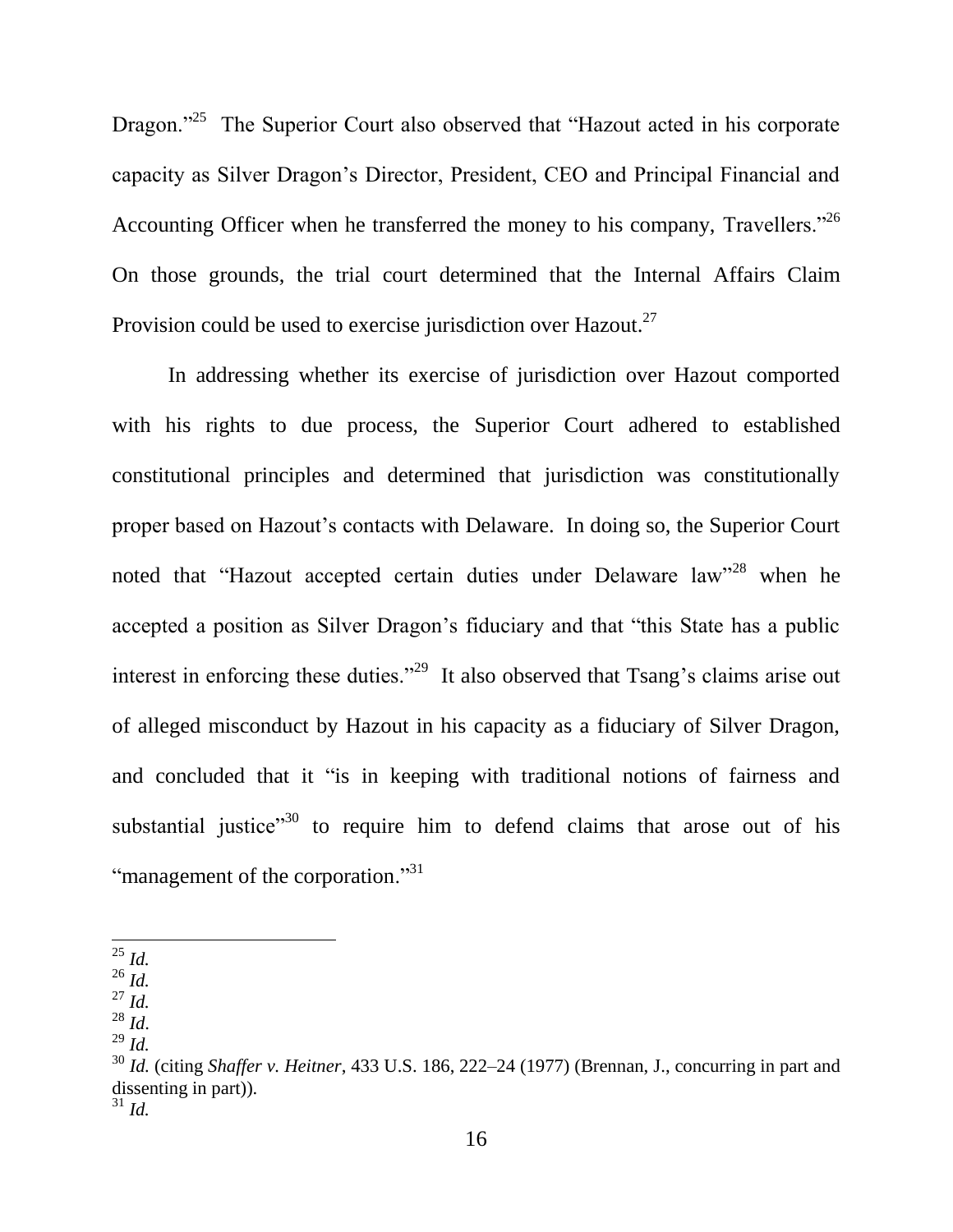After issuing its decision, the Superior Court certified Hazout's interlocutory appeal to this Court, which we accepted.

### **III. ANALYSIS**

We review the Superior Court's denial of Hazout's motion to dismiss the claims against him for lack of personal jurisdiction *de novo*. 32 We also conduct a *de novo* review of the Superior Court's interpretation of § 3114*.* 33

At one level, this case is a rather simple one. As we shall discuss, this is plainly a suit in which Hazout is a "necessary or proper party" to a "civil" action $[] \ldots$  brought in this State  $\ldots$  against [the] corporation" of which he is an officer and director.<sup>34</sup> Not only that, we believe that given that Hazout was on notice that he had consented to suit in Delaware for certain classes of suits by virtue of his service as an officer and director of a Delaware corporation, the reality that the dealings that gave rise to this suit were focused on the change of control of that Delaware corporation, and that the parties to those dealings were clearly using Delaware law as their common language of commerce, Hazout has no basis to complain that his due process rights would be offended by Delaware's exercise of personal jurisdiction over him.

<sup>32</sup> *See AeroGlobal Capital Mgmt., LLC v. Cirrus Indus., Inc.*, 871 A.2d 428, 437 (Del. 2005).

<sup>&</sup>lt;sup>33</sup> *Del. Bay Surgical Servs., P.C. v. Swier*, 900 A.2d 646, 652 (Del. 2006) ("Questions of statutory interpretation are questions of law reviewed *de novo*."). <sup>34</sup> 10 *Del. C.* § 3114.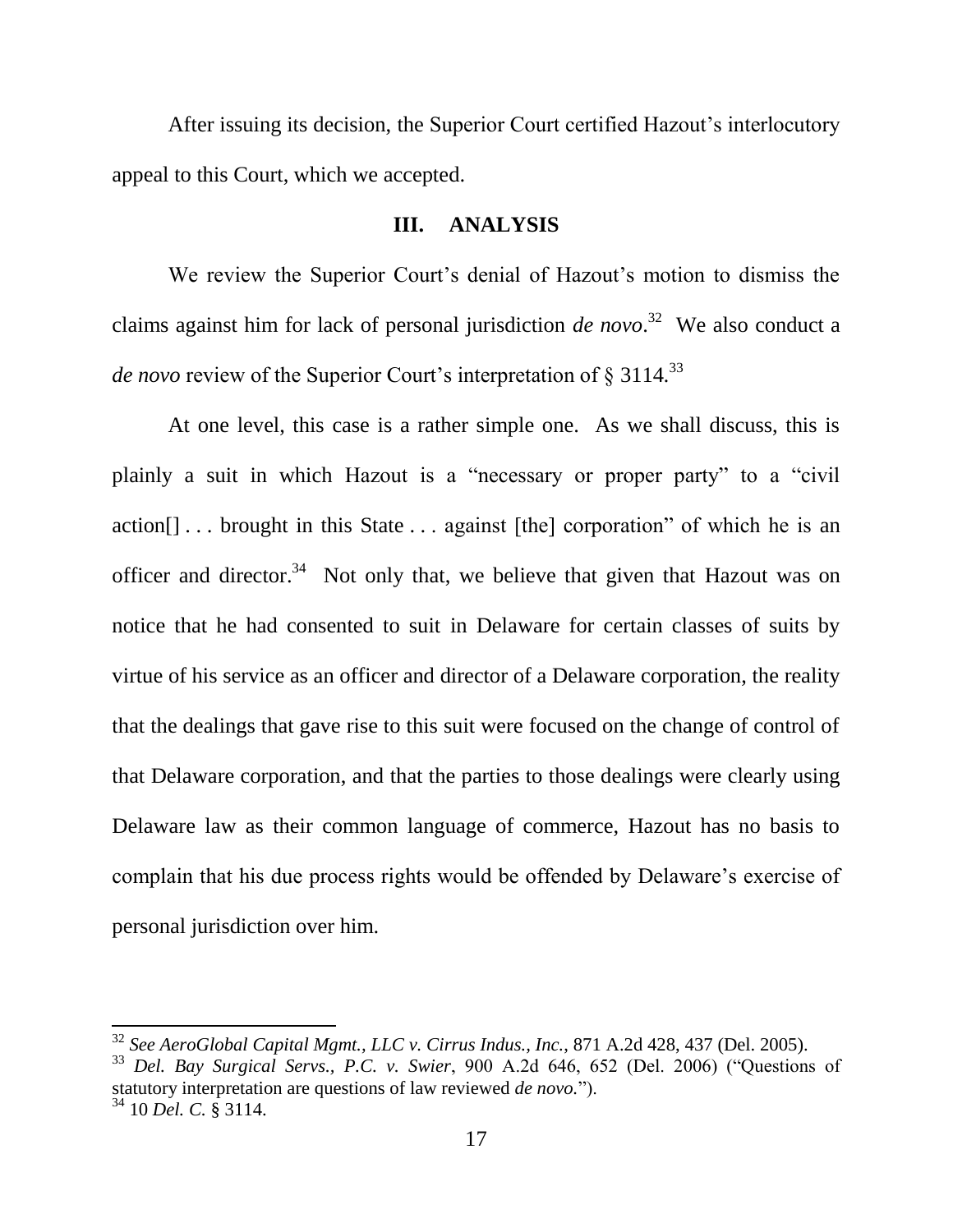But, there is another level on which this suit is complex. In *Hana Ranch*, more than a generation ago, Chancellor Marvel essentially read the Necessary or Proper Party Provision out of the consent statute.<sup>35</sup> The former Chancellor did so on the ground that if he gave effect to that provision, it could be susceptible to an overbroad reach that could endanger the constitutionality of  $\S 3114$ .<sup>36</sup> This fear was an understandable one, given the importance of § 3114 and its inspiration by *Shaffer v. Heitner*, a case that struck down the previous method that had been used to secure personal jurisdiction in Delaware over nonresident fiduciaries of Delaware corporations.<sup>37</sup>

On this appeal, Hazout's primary argument is that *Hana Ranch* is a sound interpretation of § 3114 and that it should be adopted by this Court. Although Hazout acknowledges that this Court has never had occasion to address whether *Hana Ranch* was correct, he notes that the Court of Chancery has adhered to it for years, despite the reality that two Chancellors have noted their view that it was not correctly decided.<sup>38</sup> In stressing *Hana Ranch*, Hazout acts consistently with his arguments below, where the shadow of that decision loomed over the Superior Court. The Superior Court rationalized its decision below as implicating the

<sup>35</sup> *See Hana Ranch*, 424 A.2d at 30–31.

<sup>36</sup> *See id.*; *see also* DONALD J. WOLFE & MICHAEL A. PITTENGER, CORPORATE & COMMERCIAL PRACTICE IN THE COURT OF CHANCERY § 3.04[a][2], at 3-55 (2013) (citing *Hana Ranch*, 424 A.2d at 30–31) (noting that "[t]he Chancellor [was] apparently fearful of the potential for unconstitutional application of the statute if read so broadly").

<sup>37</sup> *See* 433 U.S. at 216–17.

<sup>38</sup> *See supra* notes [6–](#page-5-0)[7.](#page-5-1)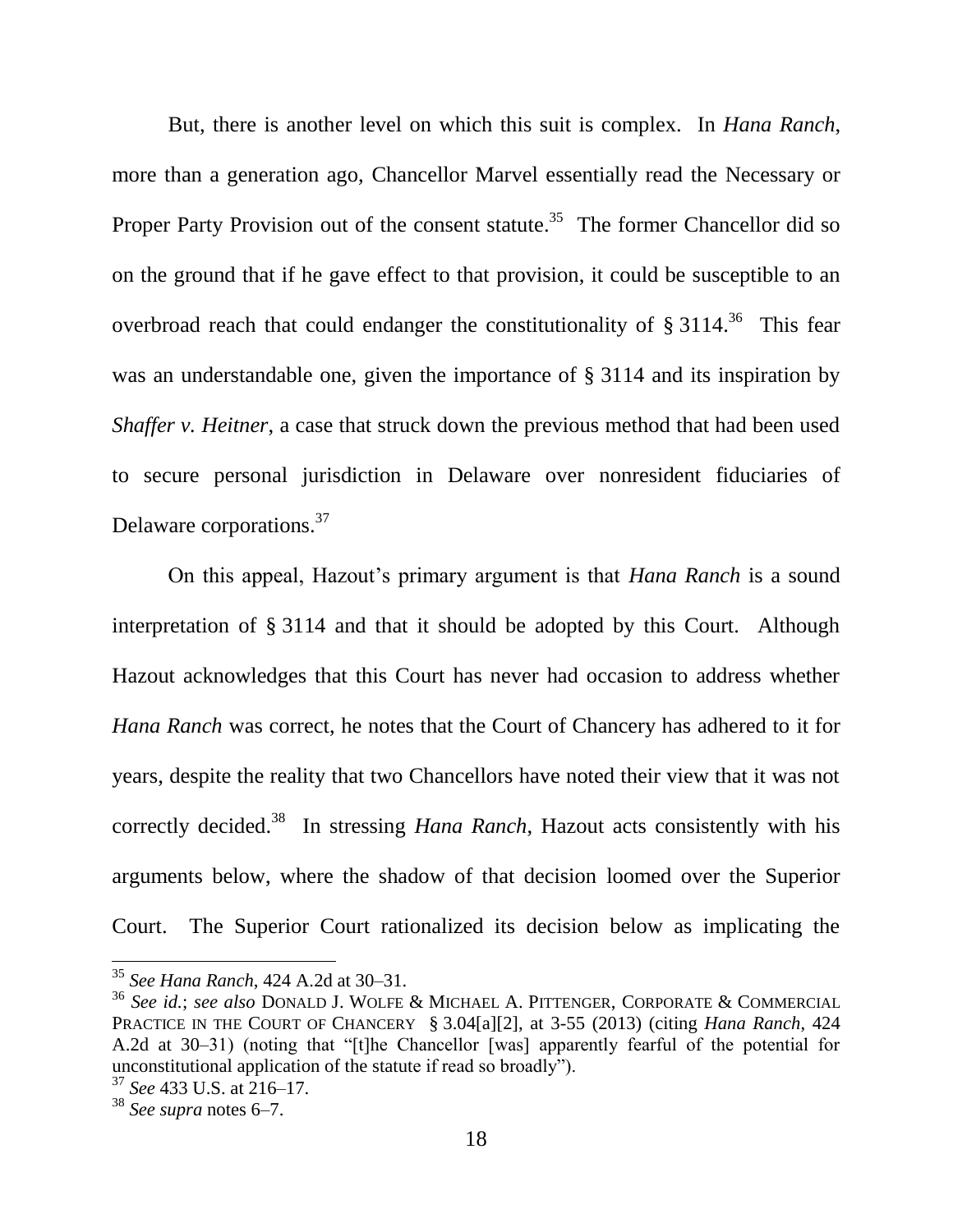Internal Affairs Claim Provision on the grounds that although Hazout was not being accused in this suit of breaching duties he owed to Silver Dragon or its investors as a fiduciary, his conduct was taken in his official capacity and that allegations of the complaint could form the basis for a claim for breach of fiduciary duty by a disinterested Silver Dragon stockholder.

Hazout also emphasizes that *Hana Ranch* was preceded by this Court's decision in *Armstrong v. Pomerance*, which says: "[Section] 3114 authorizes jurisdiction only in actions which are inextricably bound up in Delaware law and where Delaware has a strong interest in providing a forum for redress of injuries inflicted upon or by a Delaware domiciliary, i.e., the Delaware corporation."<sup>39</sup> He argues that this language—which was dictum because the case dealt with a garden-variety fiduciary duty claim that is grist for the mill of the Internal Affairs Claim Provision—somehow read the Necessary or Proper Party Provision out of the statute, at least as to claims not formally governed by Delaware law.

In addressing Hazout's arguments, Tsang counters that *Hana Ranch* is an erroneous interpretation of § 3114, which this Court has never had occasion to address. Pointing to the plain language of § 3114, Tsang argues that *Hana Ranch* involved a judicial determination to excise a plain provision of a carefully crafted statute, a determination that goes beyond the proper judicial role. Not only that,

<sup>&</sup>lt;sup>39</sup> 423 A.2d 174, 176 n.5 (Del. 1980).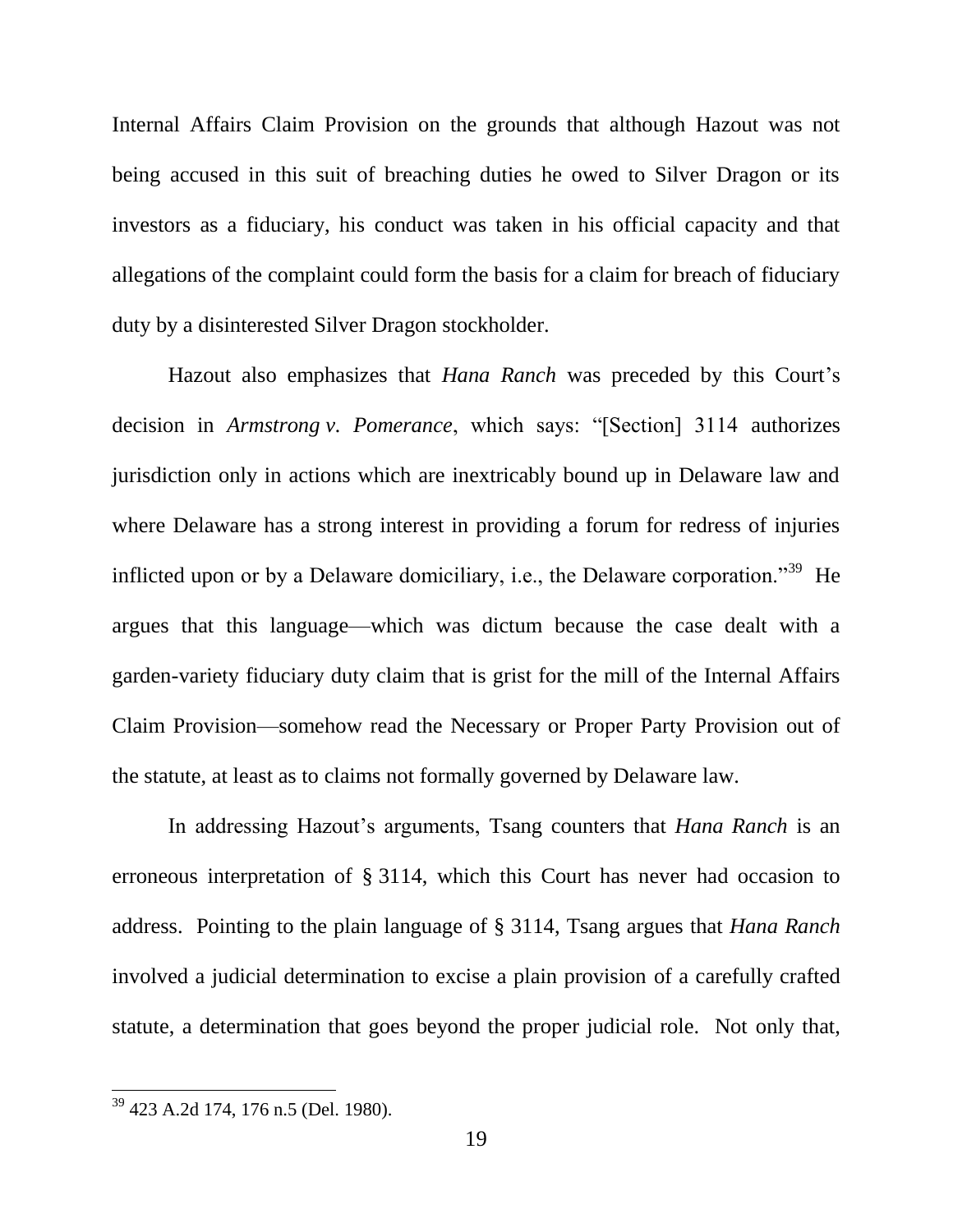Tsang contends that it is unnecessary to strike any provision of § 3114 to preserve its constitutionality because § 3114 alone cannot serve as an ultimate basis for the exercise of personal jurisdiction. Rather, in each case where § 3114 is used, it must also be consistent with principles of due process, as measured by the minimum contacts test of the *International Shoe* line of cases, to exercise personal jurisdiction over the nonresident defendant in Delaware. Alternatively, Tsang strains to contend that this is a suit that implicates the Internal Affairs Claim Provision, if we conclude that we should adopt the approach taken by *Hana Ranch*.

We approach the parties' contending arguments by focusing first on their primary clash, which is over whether the Necessary or Proper Party Provision is still viable. Settled principles of statutory determination are critical to our resolution of that dust-up and, to our mind, compel the conclusion we reach.

In interpreting any statute, we "ascertain and give effect to the intent of the legislature. $140$  Where the statute is unambiguous, we must adhere to the plain meaning of the statutory language. $41$  Of special relevance to this case are the principles that guide courts in addressing statutes that may be susceptible to

<sup>40</sup> *Swier*, 900 A.2d at 652 (quoting *Coastal Barge Corp. v. Coastal Zone Indus. Control Bd.*, 492 A.2d 1242, 1246 (Del. 1985)) (internal quotation marks omitted); *see also Eliason v. Englehart*, 733 A.2d 944, 946 (Del. 1999) (citing *Street v. State*, 669 A.2d 9, 13 (Del. 1995)) ("The goal of statutory construction is to determine and give effect to legislative intent.").

<sup>&</sup>lt;sup>41</sup> *Eliason*, 733 A.2d at 946 ("If a statute is unambiguous, there is no need for judicial interpretation, and the plain meaning of the statutory language controls.") (internal citation omitted); *Coastal Barge Corp.*, 492 A.2d at 1245–46 ("If the statute as a whole is unambiguous, there is no reasonable doubt as to the meaning of the words used and the Court's role is then limited to an application of the literal meaning of the words.").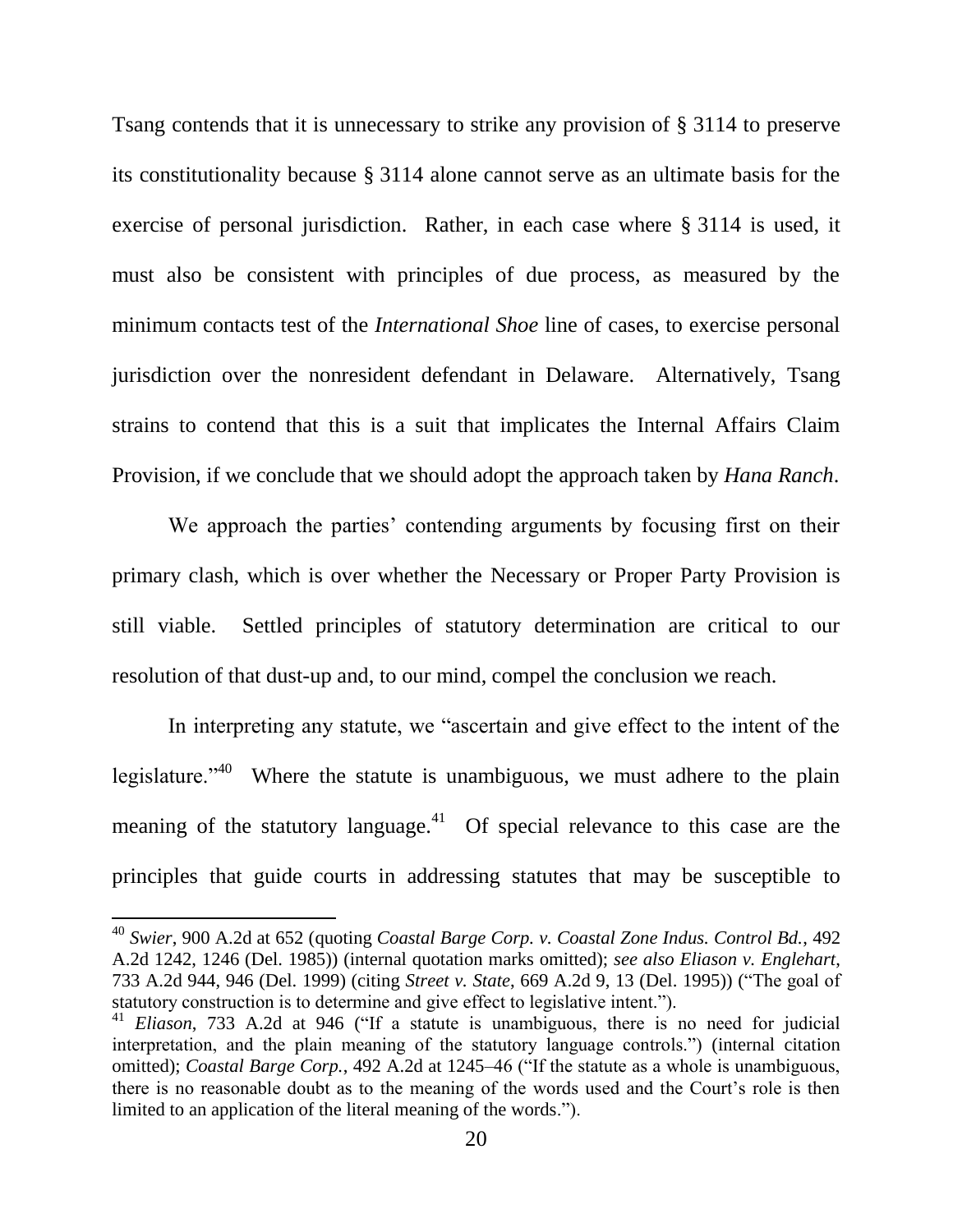unconstitutional application. In those cases, courts should avoid interpretations that would render a statute unconstitutional, if that can be done without impairing the legislature's purpose.<sup>42</sup> But, courts are not authorized to strike provisions of a statute simply because that will make it easier for the Judiciary to apply the statute in the future without challenges to its constitutionality, as applied in particular cases.<sup>43</sup> As-applied challenges are well-understood, and striking a provision by

l

<sup>42</sup> *See Commodity Futures Trading Comm'n v. Schor*, 478 U.S. 833, 841 (1986) (quoting *Aptheker v. Sec'y of State*, 378 U.S. 500, 515 (1964)) (noting that although a court "will often strain to construe legislation so as to save it against constitutional attack, it must not and will not carry this to the point of perverting the purpose of a statute  $\ldots$  or judicially rewriting it") (internal quotation marks omitted); *United States v. Locke*, 471 U.S. 84, 96 (1985) (quoting *Moore Ice Cream Co. v. Rose*, 289 U.S. 373, 379 (1933)) ("We cannot press statutory construction 'to the point of disingenuous evasion' even to avoid a constitutional question."); *Wash. Mkt. Co. v. Hoffman,* 101 U.S. 112, 115–16 (1879) ("We are not at liberty to construe any statute so as to deny effect to any part of its language. It is a cardinal rule of statutory construction that significance and effect shall, if possible, be accorded to every word.... '[A] statute ought, upon the whole, to be so construed that, if it can be prevented, no clause, sentence, or word shall be superfluous, void, or insignificant.' This rule has been repeated innumerable times.‖); *Richardson v. Wile*, 535 A.2d 1346, 1350 (Del. 1988) (citing *Atlantis I Condo. Ass'n v. Bryson*, 403 A.2d 711 (Del. 1979)) ("[W]here a possible infringement of a constitutional guarantee exists, the interpreting court should strive to construe the legislative intent so as to avoid unnecessary constitutional infirmities.‖); *Sturgill v. M & M, Inc*., 329 A.2d 360, 362 (Del. 1974) ("Our duty is to read statutory language so as to avoid constitutional questionability and patent absurdity and to give the language a reasonable and suitable meaning.") (internal citation omitted); *State v. Baker*, 679 A.2d 1002, 1007 (Del. Super. 1996) (citing *Snell v. Eng'd Sys. & Designs, Inc.*, 669 A.2d 13, 20 (Del. 1995)) ("If possible to do so, statutes must be construed to achieve a common sense result, a result which is in harmony with constitutional principles, and to avoid a construction which would lead to unreasonable or absurd results.‖); *see also* 82 C.J.S. *Statutes* § 395 (2009) (internal citations omitted) ("The primary duty of a court in interpreting a statute is to ascertain and give effect to the intention and purpose of the legislature. The fundamental rule of statutory construction to which all other rules are subordinate is that the court must ascertain and implement the legislative intent, as expressed in the statute, unless it is in conflict with constitutional provisions.").

<sup>43</sup> *See, e.g.*, *Wash. State Grange v. Wash. State Republican Party*, 552 U.S. 442, 449–50 (2008) (―In determining whether a law is facially invalid, we must be careful not to go beyond the statute's facial requirements and speculate about 'hypothetical' or 'imaginary' cases.") (internal citation omitted); *United States v. Raines*, 362 U.S. 17, 22 (1960) ("The delicate power of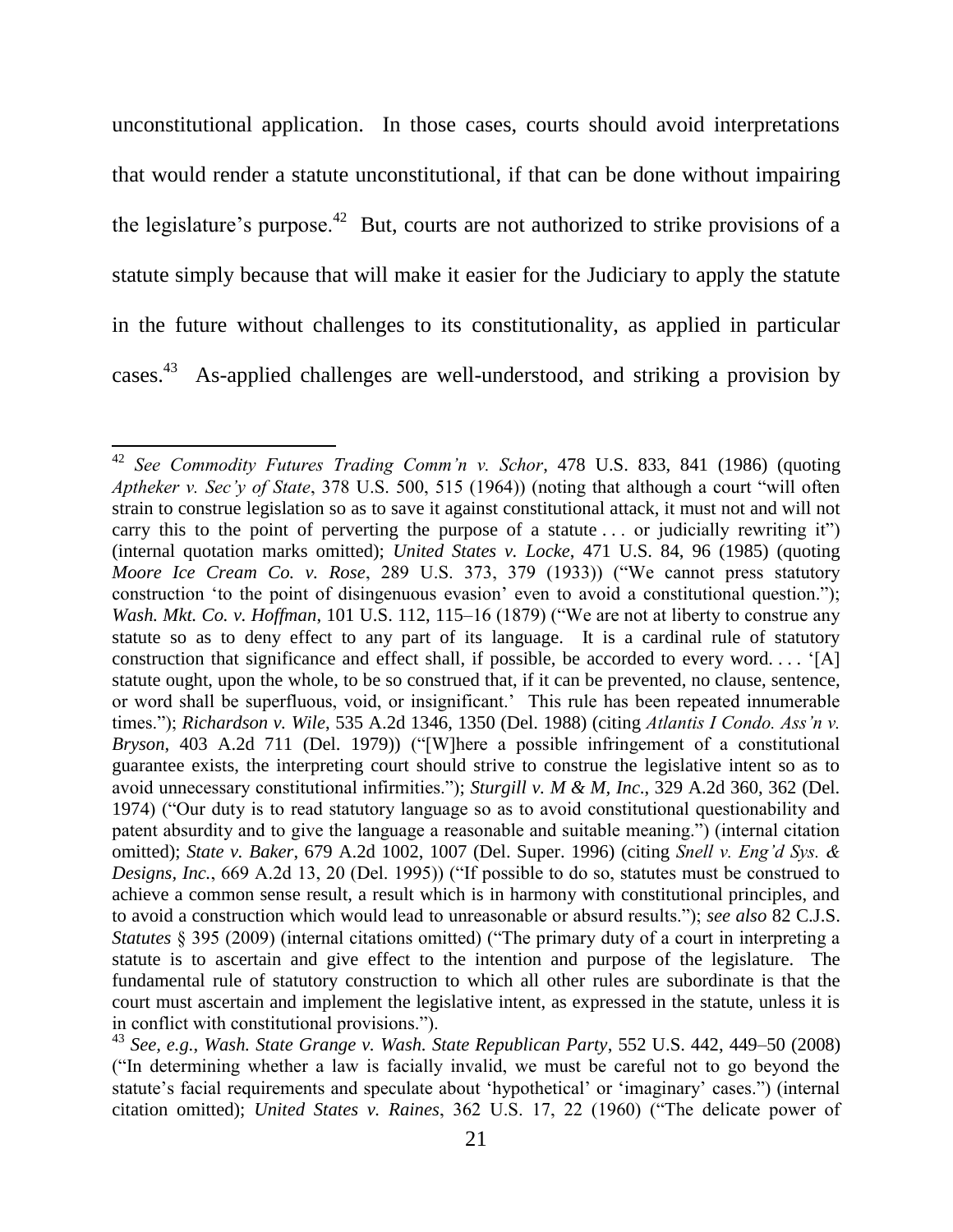judicial fiat is something that should result from a facial challenge to the validity of a statute. Consistent with this principle, it is also understood that blanket judicial invalidation of a statute's words should not ensue if the statute can be applied constitutionally in a wide class of cases, but might operate overbroadly in some more limited class of cases.<sup>44</sup>

These established principles of jurisprudence lead us to conclude that we cannot embrace the approach taken by *Hana Ranch*. We recognize the high-minded motivation that impelled that ruling, but we cannot square it with

 $\overline{\phantom{a}}$ 

pronouncing [a legislative act] unconstitutional is not to be exercised with reference to hypothetical cases thus imagined. . . . [A] limiting construction could be given to the statute by the court responsible for its construction if an application of doubtful constitutionality were in fact concretely presented. We might add that application of this rule frees the Court not only from unnecessary pronouncement on constitutional issues, but also from premature interpretations of statutes in areas where their constitutional application might be cloudy."); *see also Boilermakers Local 154 Ret. Fund v. Chevron Corp.*, 73 A.3d 934, 948–49 (Del. Ch. 2013) (―The plaintiffs' burden on this motion [for judgment on the pleadings] challenging the facial statutory and contractual validity of the bylaws is a difficult one: they must show that the bylaws cannot operate lawfully or equitably *under any circumstances. . . .* The plaintiffs voluntarily assumed this burden by making a facial validity challenge, and cannot satisfy it by pointing to some future hypothetical application of the bylaws that might be impermissible. The answer to the possibility that a statutorily and contractually valid bylaw may operate inequitably in a particular scenario is for the party facing a concrete situation to challenge the case-specific application of the bylaw  $\dots$ .") (internal citations omitted) (emphasis in original); 16 C.J.S. *Constitutional Law* § 163 (2015), Westlaw (updated December 2015) ("In an as-applied challenge to the constitutionality of a law, a court assesses the merits of the challenge by considering the facts of the particular case, not hypothetical facts in other situations; under such a challenge, the challenger must show that his or her constitutional rights were actually violated. . . . On a facial challenge to the constitutionality of a law, the court must be careful not to go beyond the statute's facial requirements and speculate about hypothetical or imaginary cases.").

<sup>44</sup> See, e.g., *United States v. Salerno*, 481 U.S. 739, 745 (1987) ("The fact that [an act] might operate unconstitutionally under some conceivable set of circumstances is insufficient to render it wholly invalid, since we have not recognized an 'overbreadth' doctrine outside the limited context of the First Amendment.‖) (internal citation omitted); *Parker v. Levy*, 417 U.S. 733, 760 (1974) ("This Court has  $\dots$  repeatedly expressed its reluctance to strike down a statute on its face where there were a substantial number of situations to which it might be validly applied.").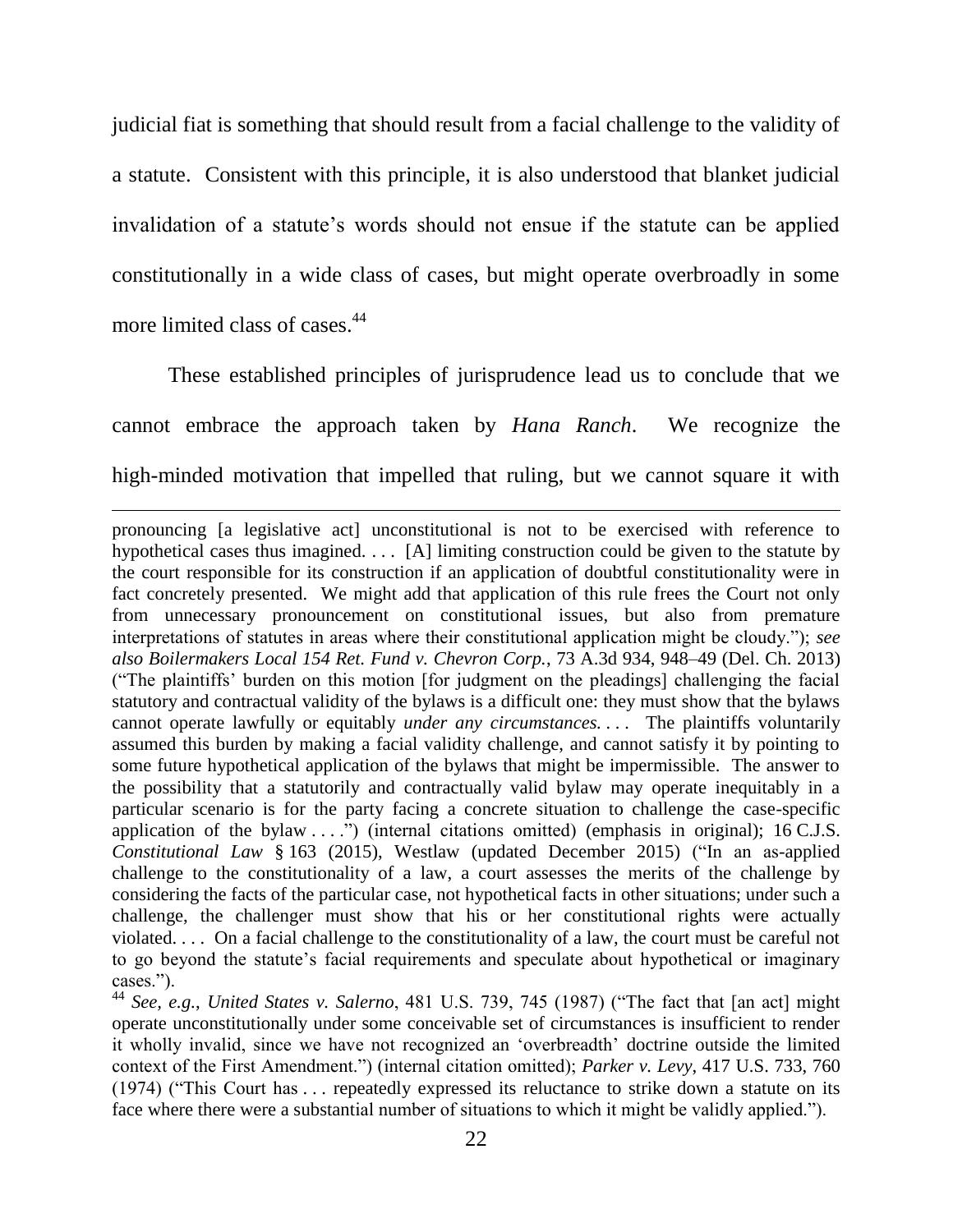what we understand to be our duty in giving effect to our General Assembly's enactments. When confronting *Hana Ranch* as precedent in *In re USACafes, L.P. Litigation*, Chancellor Allen recognized the problematic nature of *Hana Ranch*'s approach.<sup>45</sup> In that decision, Chancellor Allen noted that the possible unconstitutional application of the Necessary or Proper Party Provision could be dealt with by the requirement to ensure that any exercise of personal jurisdiction under a Delaware service of process statute—be it § 3114 or the long-arm statute be consistent with constitutional principles of due process.<sup>46</sup> Feeling bound as a trial judge to adhere to the precedent of his own court,  $47$  Chancellor Allen did not depart from *Hana Ranch*, and instead concluded that jurisdiction was proper under the Internal Affairs Claim Provision because the defendant directors violated the duty of loyalty that they owed to the partnership and its limited partners in their capacity as corporate fiduciaries.<sup>48</sup> In a later case, Chancellor Chandler also adhered to *Hana Ranch*<sup>49</sup> but signaled his agreement with Chancellor Allen that the better approach to interpretation was to give effect to the Necessary or Proper

<sup>45</sup> *See* 600 A.2d at 53.

<sup>46</sup> *See supra* note [6.](#page-5-0)

<sup>&</sup>lt;sup>47</sup> See In re USACafes, 600 A.2d at 53 (noting that "[t]he doctrine of *stare decisis*" removed the option of hewing to the plain language of the Necessary and Proper Party Provision and applying the minimum contacts analysis to guard against unconstitutional application of that provision). <sup>48</sup> *See id.* 

 $49\text{ }Gifford$ , 935 A.2d at 269 ("I am duty bound to follow the law as it is currently interpreted  $\dots$ .").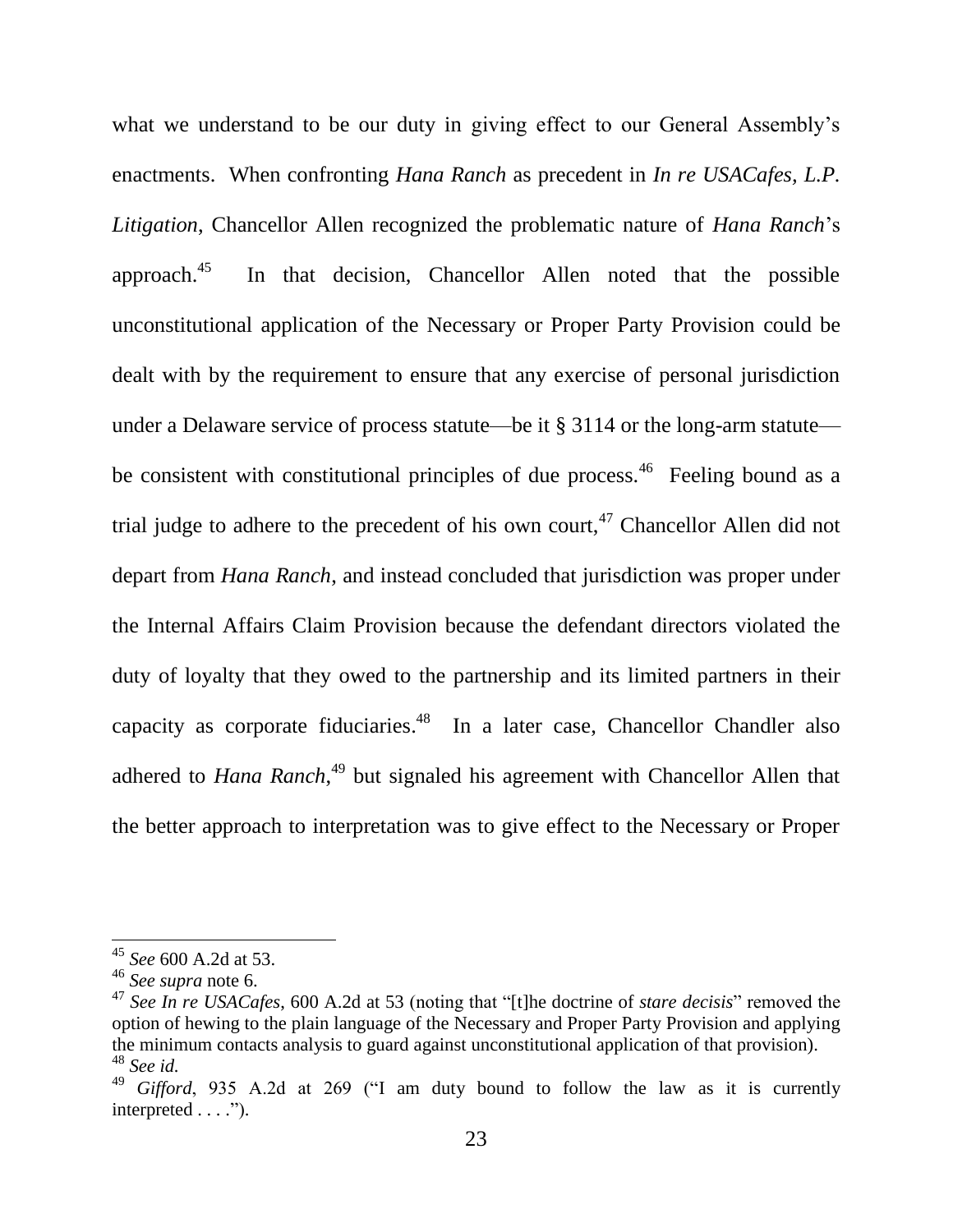Party Provision, and to use the minimum contacts test to police any overbreadth.<sup>50</sup>

Candor requires us to acknowledge that Hazout is correct in pointing out that the Court of Chancery has adhered to *Hana Ranch*, <sup>51</sup> although Hazout is unable to identify a case when the Court of Chancery was actually faced with the precise argument that Tsang now makes and where resolution of the jurisdictional question turned on whether the Necessary or Proper Party Provision was still viable.

As important, Hazout admits that this Court has never been presented with this question before. In our prior decisions involving § 3114, we assumed that the General Assembly intended there to be two categories of cases to which directors and officers had consented to service.<sup>52</sup> We did that for the obvious reason that the

<sup>50</sup> *See id.* at 269 n.24.

<sup>51</sup> *See, e.g.*, *Corp. Prop. Assocs. 14 Inc. v. CHR Holding Corp.*, 2008 WL 963048, at \*10 (Del. Ch. Apr. 10, 2008) (internal citations omitted):

Section 3114, despite its broad language, has been interpreted over the last quarter-century to be limited to granting personal jurisdiction only for claims against directors in their capacity as directors. Moreover, case law has interpreted § 3114 as applying only in suits brought by a stockholder directly or by or on behalf of the corporation itself involving violations of the Delaware General Corporation Law (the "DGCL"), the corporate charter and bylaws, and breaches of the fiduciary duties owed to the corporation and its stockholders (i.e., ―Corporate Claims‖). Those interpretations of the director consent subsection of § 3114 also apply to the officer consent subsection of § 3114.

But, the argument in *Corporate Property Associates* was not based on the Necessary or Proper Party Provision but rather on the argument that "if a complaint contained a plausible, but still dismissable, Corporate Claim against a director served under § 3114, other claims related to the facts giving rise to the unsuccessful Corporate Claim, if viable, could be prosecuted against the director in this court." *Id.* (internal citation omitted).

<sup>52</sup> *See, e.g.*, *Istituto Bancario Italiano SpA v. Hunter Eng'g Co*., 449 A.2d 210, 227–28 (Del. 1982) ("Service on a director pursuant to  $\lceil \frac{8}{3} \rceil$  3114] is only contemplated in actions 'in which such director, trustee or member is a necessary or proper party, *or* in any action or proceeding against such director, trustee or member for violation of his duty in such capacity, whether or not he continues to serve as such director, trustee or member at the time suit is commenced."") (internal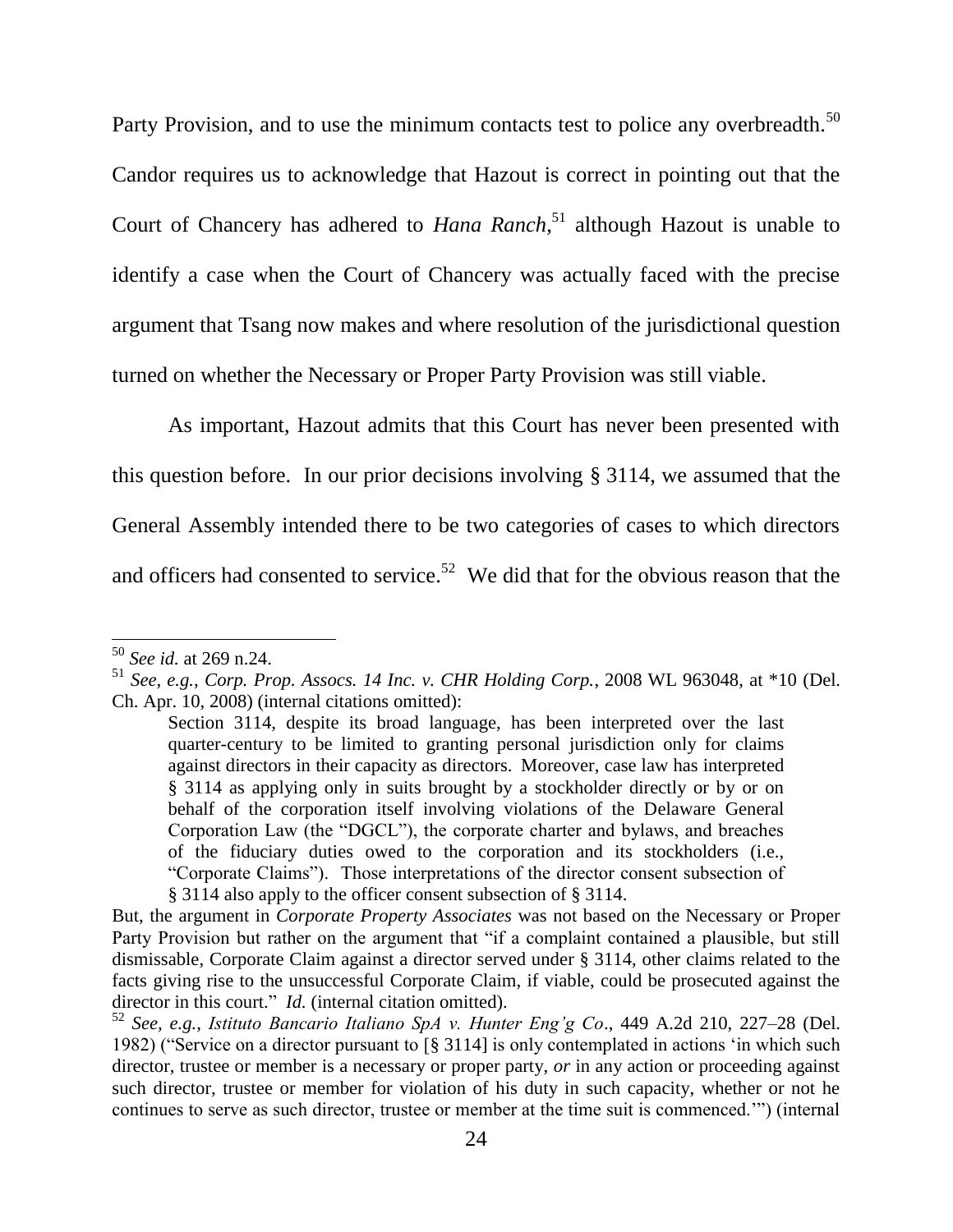Necessary or Proper Party Provision and the Internal Affairs Claim Provision are separated by the word "or" and that there is no other reasonable reading that can be given to the statute.<sup>53</sup> In none of our cases did we assume that the Necessary or Proper Party Provision was invalid.

In noting that we have never decided the question before us, we do not ignore Hazout's citation to dictum in *Armstrong*. But that dictum is just that, and its focus is on precisely the kind of factors that properly are taken into account in the application of the minimum contacts test. In this case, as we discuss, the conduct underlying all the claims was in fact Delaware-focused and involved parties using Delaware law as their language of commerce in negotiating the change of control of a Delaware corporation. We need not make a choice-of-law analysis at this juncture to conclude that this is a case in which Delaware has a legitimate interest in providing a forum for efficient redress of claims against a Delaware corporation and the fiduciary whose actions are at the heart of those claims.

Additionally, we are unable to find any proper basis now for determining that the Necessary or Proper Party Provision is facially invalid, as Hazout would

citations omitted) (emphasis added); *Armstrong*, 423 A.2d at 176 n.5 ("We emphasize here that [§] 3114 authorizes service only in actions where directors, trustees or members of the governing body of a Delaware corporation are necessary or proper parties *or* where the cause of action is grounded on such individuals' breach of the fiduciary duties owed to the corporation and its owners.‖) (emphasis added).

<sup>53</sup> *See* 10 *Del. C.* § 3114.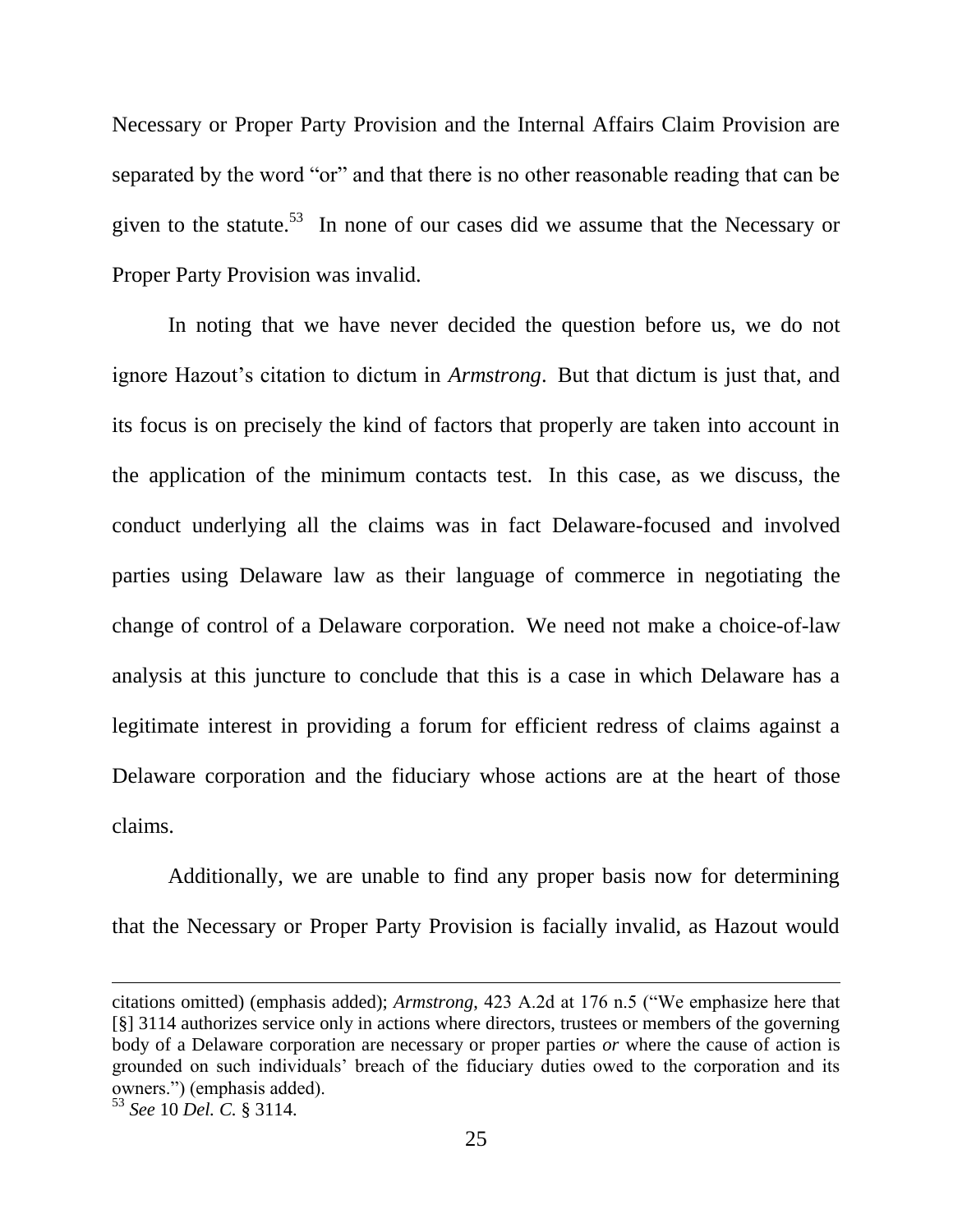have us declare.<sup>54</sup> Starting with the language of the Necessary or Proper Party Provision, we note that the provision contains its own safeguards against overbreadth. By its plain terms, the Necessary or Proper Party Provision limits the exercise of jurisdiction over a nonresident director or officer to cases in which the corporation is a named party, and to which the corporate fiduciary is also a "necessary or proper party."<sup>55</sup> Through this means, the General Assembly therefore required that there be a close nexus between the claims involving the corporation which made it a party to the suit, and the conduct of the nonresident fiduciary.

As a result, only claims that involve conduct by the nonresident fiduciary using his corporate power will make him a necessary or proper party. In choosing the words "necessary or proper party," the General Assembly did not invent new terms. Rather, they used terms that had a lineage in our tradition of law. Courts have historically identified and included "necessary" parties to a suit on the ground that those parties have "rights which must be ascertained and settled before the rights of the parties to the suit can be determined."<sup>56</sup> And "proper" parties appear

<span id="page-26-0"></span><sup>&</sup>lt;sup>54</sup> *See, e.g., Wash. State Grange,* 552 U.S. at 449 ("[A] facial challenge must fail where the statute has a 'plainly legitimate sweep.'") (internal citation omitted).

<sup>55</sup> 10 *Del. C.* § 3114.

<sup>&</sup>lt;sup>56</sup> 67A C.J.S *Parties* § 3 (internal citations omitted); *see also id.* ("It is generally held that the necessary parties to a proceeding, regardless of its nature, that is, whether it is in rem, at law, or in equity, are those, and those only, who have an interest in the subject matter of the suit and whose rights may be materially affected or concluded by the judgment, and without whom the court will not proceed to a final determination of the controversy, even as between parties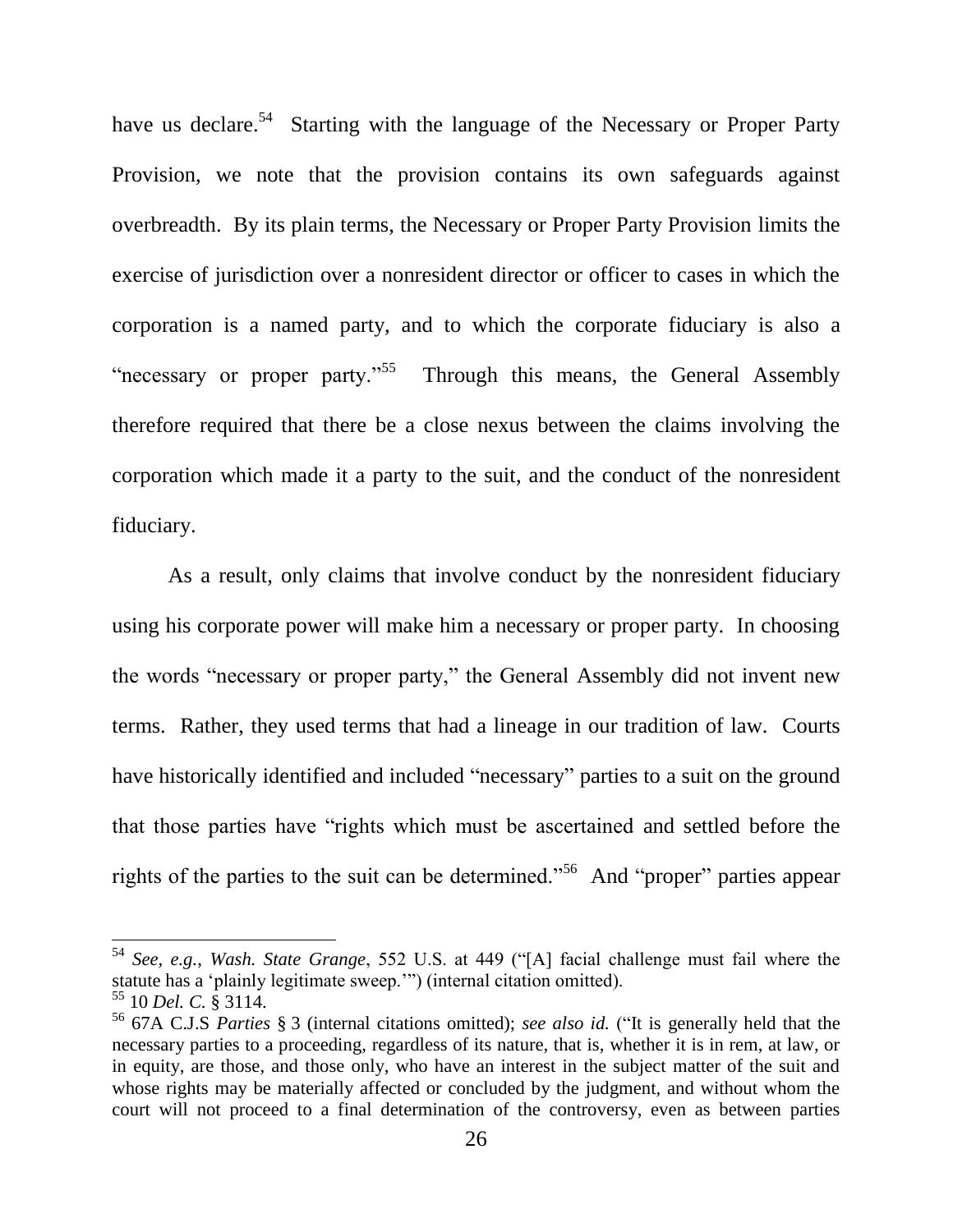before a court because they have a separable legal interest in the suit.<sup>57</sup> We must give effect to the terms carefully selected by the General Assembly and presume that they intended to reflect the established meaning of those terms.<sup>58</sup>

<span id="page-27-0"></span>Furthermore, by authorizing jurisdiction over corporate fiduciaries who use

their position to commit wrongs on behalf of the corporation in actions where the

corporation is properly before the court, the General Assembly could be thought to

l

properly before the court.") (internal citations omitted); *Party*, BLACK'S LAW DICTIONARY (defining a "necessary party" as "[a] party who, being closely connected to a lawsuit, should be included in the case if feasible, but whose absence will not require dismissal of the proceedings").

<sup>&</sup>lt;sup>57</sup> *See, e.g.,* 67A C.J.S *Parties* § 2 ("A proper party to an action or proceeding is a party who has an interest in the controversy or subject matter which is separable from the interest of the other parties before the court so that it will not necessarily be affected by a decree which does complete justice between the other parties. . . . A proper party is not the same as a necessary or indispensable party. The term includes those without whom a substantial decree or judgment may be made but not a decree or judgment which will completely settle all the questions involved and conclude the rights of all persons who have any interest in the subject matter of the litigation.") (internal citations omitted); 59 AM. JUR. 2d *Parties* § 8 (2012) ("In every civil case, there must be a proper party plaintiff and a proper party defendant. A 'proper party' is one whose interest may be affected by a judgment but whose presence is not essential for the adjudication of an action. Only those persons who are legally affected are proper parties to a lawsuit. A party is 'legally affected' by a cause of action, so as to be a proper party to the action, if the party has a legal interest in rights that are the subject matter of the cause of action. All those having an interest in the subject matter of the litigation that may be conveniently settled therein are proper parties.‖) (internal citations omitted); *Party*, BLACK'S LAW DICTIONARY (defining a "proper party" as "[a] party who may be joined in a case for reasons of judicial economy but whose presence is not essential to the proceeding").

<sup>&</sup>lt;sup>58</sup> See, e.g., Morissette v. United States, 342 U.S. 246, 263 (1952) ("[W]here [the legislature] borrows terms of art in which are accumulated the legal tradition and meaning of centuries of practice, it presumably knows and adopts the cluster of ideas that were attached to each borrowed word in the body of learning from which it was taken and the meaning its use will convey to the judicial mind unless otherwise instructed. In such case, absence of contrary direction may be taken as satisfaction with widely accepted definitions, not as a departure from them."); 82 C.J.S. *Statutes* § 385 ("Courts presume that the legislature understood the meaning of the words that it used and that it intended to use them. . . . [C]ourts presume that the words in a statute have been used  $\ldots$  in their legal sense, if they have a well-settled legal meaning.") (internal citations omitted).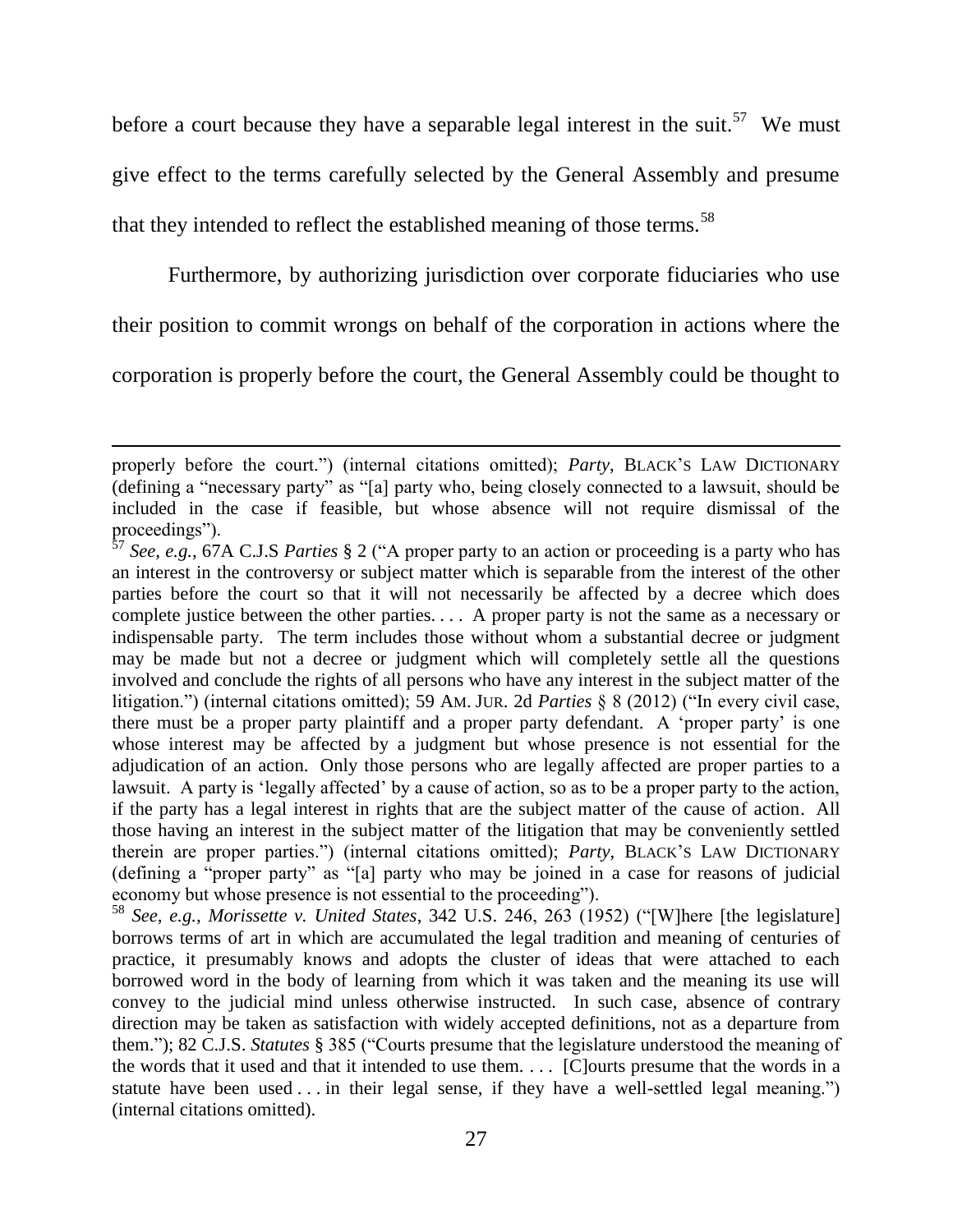have had an interest in conserving litigant and judicial resources by enabling plaintiffs to seek redress against the corporation and the fiduciary for injuries in one, rather than multiple forums, for claims arising out of the same facts or occurrences. And because of the nexus requirement in the Necessary or Proper Party Provision, the General Assembly could easily have deemed it reasonable for nonresident fiduciaries to have consented to subjecting themselves to jurisdiction in the chartering states in cases where their conduct in their official corporate capacity renders them a necessary or proper party in a case to which the corporation is also a defendant. Moreover, § 3114 provided explicit notice to Hazout that, by accepting a position as a director and officer of a Delaware corporation, he consented to appear in this state to defend claims that fall under either the Necessary or Proper Party Provision or the Internal Affairs Claim Provision.<sup>59</sup>

Most important, although one can conceive of cases where applying the plain terms of the Necessary or Proper Party Provision might compromise a

<sup>&</sup>lt;sup>59</sup> *See, e.g., Armstrong, 423 A.2d at 176* ("[The defendants'] status as directors and their power to act in that capacity arise exclusively under the Delaware corporation statutes. The defendants accepted their directorships with explicit statutory notice, via [§] 3114, that they could be haled into the Delaware Courts to answer for alleged breaches of the duties imposed on them by the very laws which empowered them to act in their corporate capacities.‖); *HMG/Courtland Props., Inc. v. Gray*, 729 A.2d 300, 306 (Del. Ch. 1999) ("[Section] 3114 is in the Delaware Code and provides clear notice to any reasonably informed director that accepting service as a director of a Delaware corporation brings with it an obligation to defend official capacity suits here. This fact is the underpinning of  $\S$  3114's constitutionality.").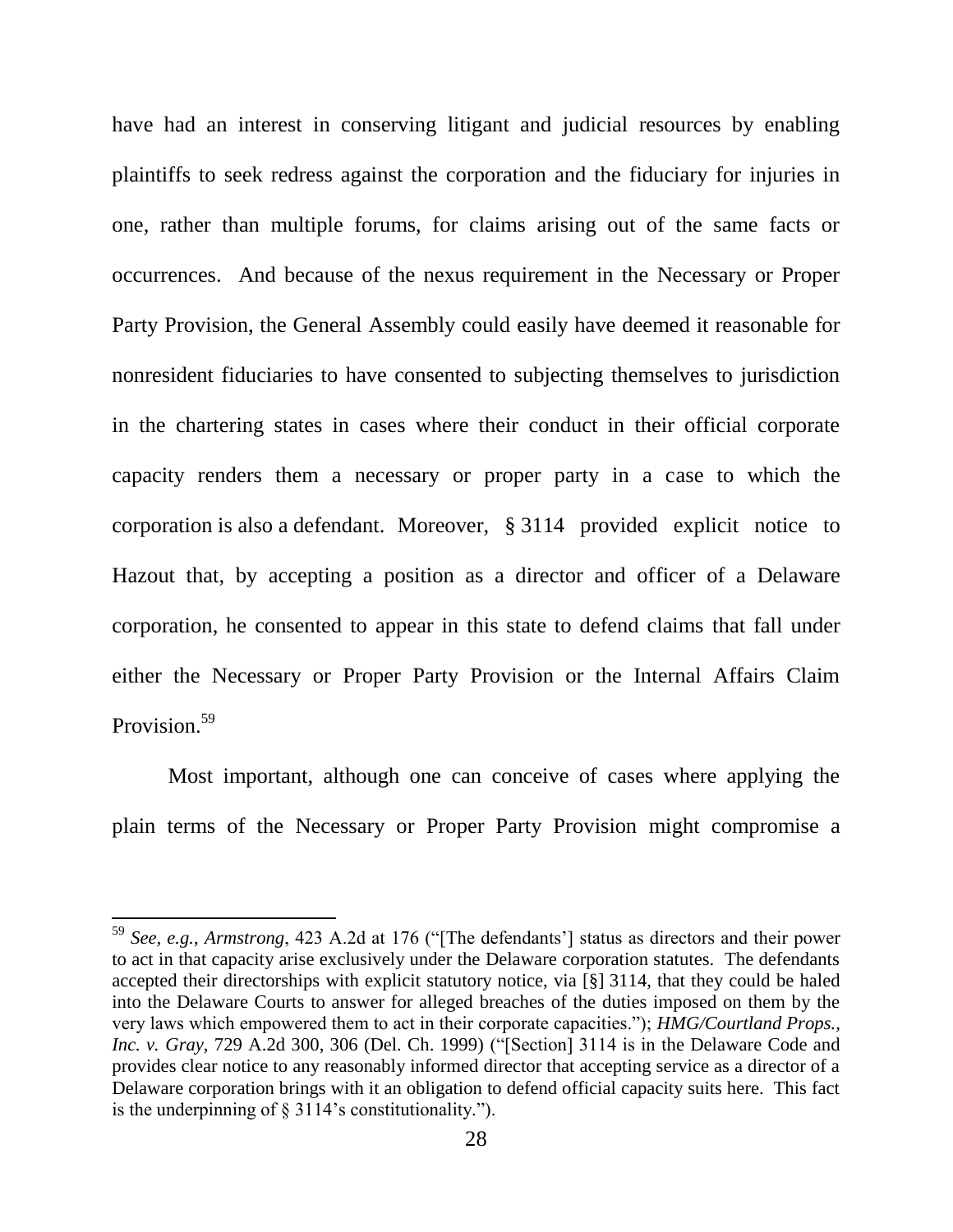nonresident fiduciary's due process rights,<sup>60</sup> it is equally easy to conceive of cases, such as this one, where Delaware's exercise of personal jurisdiction under the Necessary or Proper Party Provision would pose no constitutional difficulty. And, as Chancellors Allen and Chandler pointed out, the way to police that concern is to apply the method we do when implementing our state's long-arm statute, which is to give effect to its terms, and to use the minimum contacts analysis required by *International Shoe* to ensure that the statute is not used in a situationally inappropriate manner.<sup>61</sup>

Nor are principles of personal jurisdiction the only way to address the burden to nonresident fiduciaries of addressing litigation in our state. As we have recently pointed out, the doctrine of *forum non conveniens* remains a viable tool for even Delaware residents, including corporations, when sued on claims that have little connection to Delaware, where Delaware law is not at stake, and where

 $60$  For example, if plaintiffs attempted to drag corporate officers and directors into Delaware by naming them as defendants in a products liability case where the products had been designed and distributed from a state other than Delaware to diverse consumers, most of whom were in states other than Delaware, the minimum contacts test would provide substantial protection. It would be constitutionally questionable, to say the least, for Delaware to exercise personal jurisdiction when Delaware's status as the state of incorporation had no rational connection to the cause of action, where the conduct is governed by the laws of other states, and where there is no reason why a corporate fiduciary should expect to be named as a party at all, much less in a suit where the underlying conduct and claims have no rational connection to Delaware and provide no rational basis for Delaware to apply its own law. Not only that, the traditional protections of the corporate shield are unaffected by this decision, and there are serious limits on the ability of plaintiffs to use veil-piercing to hold corporate fiduciaries or stockholders financially responsible for actions of the corporation itself.

<sup>61</sup> *See supra* notes [6–](#page-5-0)[8.](#page-5-2)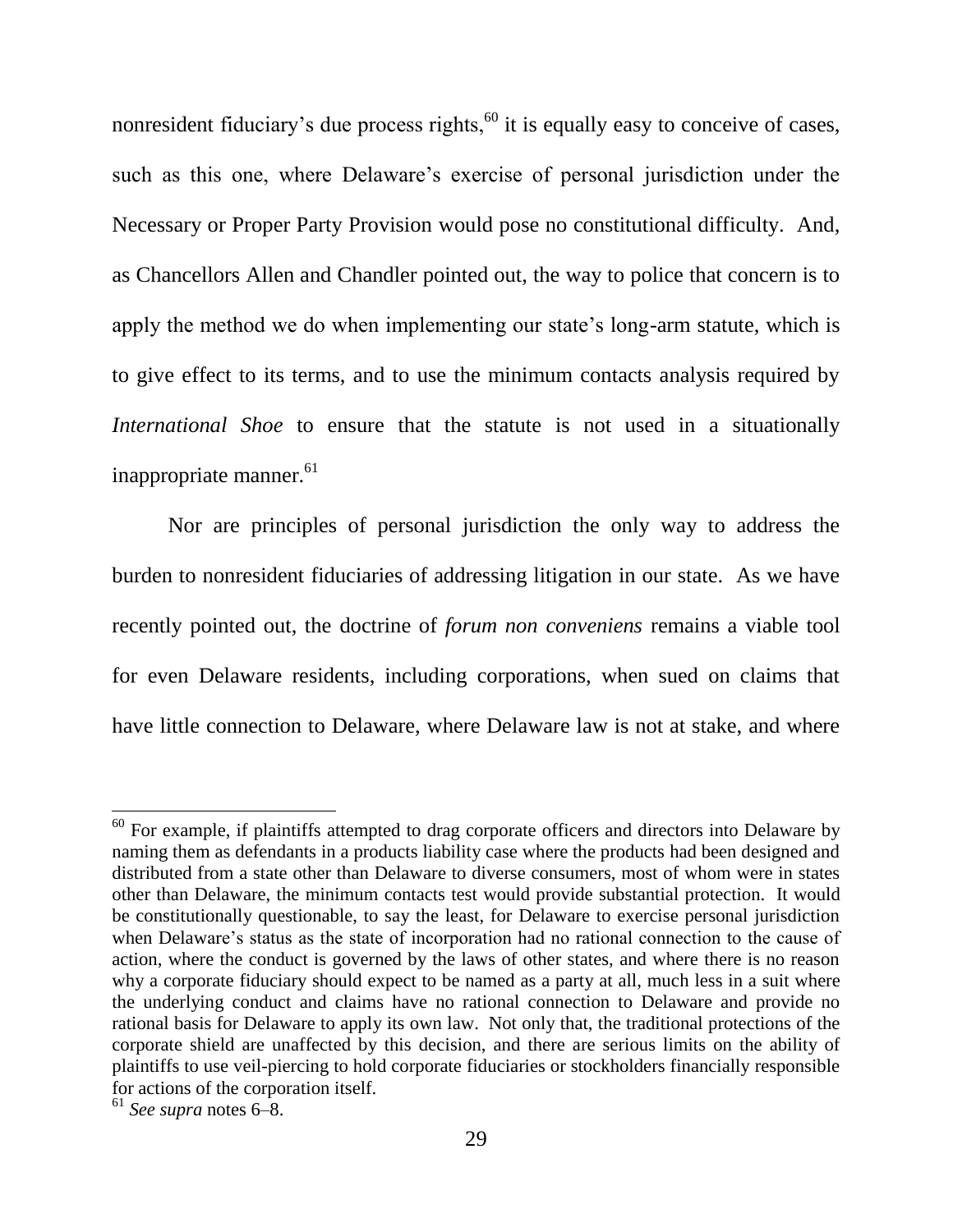the burdens of defending the suit in Delaware are substantial and not justified by any legitimate interest of the plaintiff in suing in Delaware. $62$ 

Finally, we also note the value of following regular order in the interpretation of § 3114. That can be illustrated by the dilemma faced by our Superior Court in this case. Facing the uncertainty posed by *Hana Ranch*, the Superior Court purported to base its recommendation on the Internal Affairs Claim Provision, but in a case that did not involve any claim against Hazout involving a breach of a duty he owed to Silver Dragon or its stockholders as a fiduciary. Rather, the Superior Court posited that Hazout's conduct, if as alleged, could constitute not only a tort against Tsang and the Investor Group, but also a fiduciary breach against Silver Dragon and its stockholders (if a suit of that kind were brought by Silver Dragon or one of its disinterested stockholders later). To our minds, it is counterproductive to embrace *Hana Ranch* and then create an incentive to read the Internal Affairs Claim Provision overbroadly. Rather, the historical view of the Court of Chancery that the Internal Affairs Claim Provision addressed only claims against nonresident fiduciaries of Delaware corporations for internal affairs claims involving an argument that they breached statutory or fiduciary

<sup>62</sup> *See Martinez*, 86 A.3d at 1108–11 (affirming the Superior Court's dismissal of a foreign plaintiff's complaint based on the doctrine of *forum non conveniens* because the defendant corporation faced overwhelming hardship and inconvenience in having to defend a suit that involved complex and unsettled issues of foreign tort law where the plaintiff was not a Delaware resident and was not injured in Delaware, and the fact that the defendant corporation was incorporated in Delaware had no rational connection to the cause of action).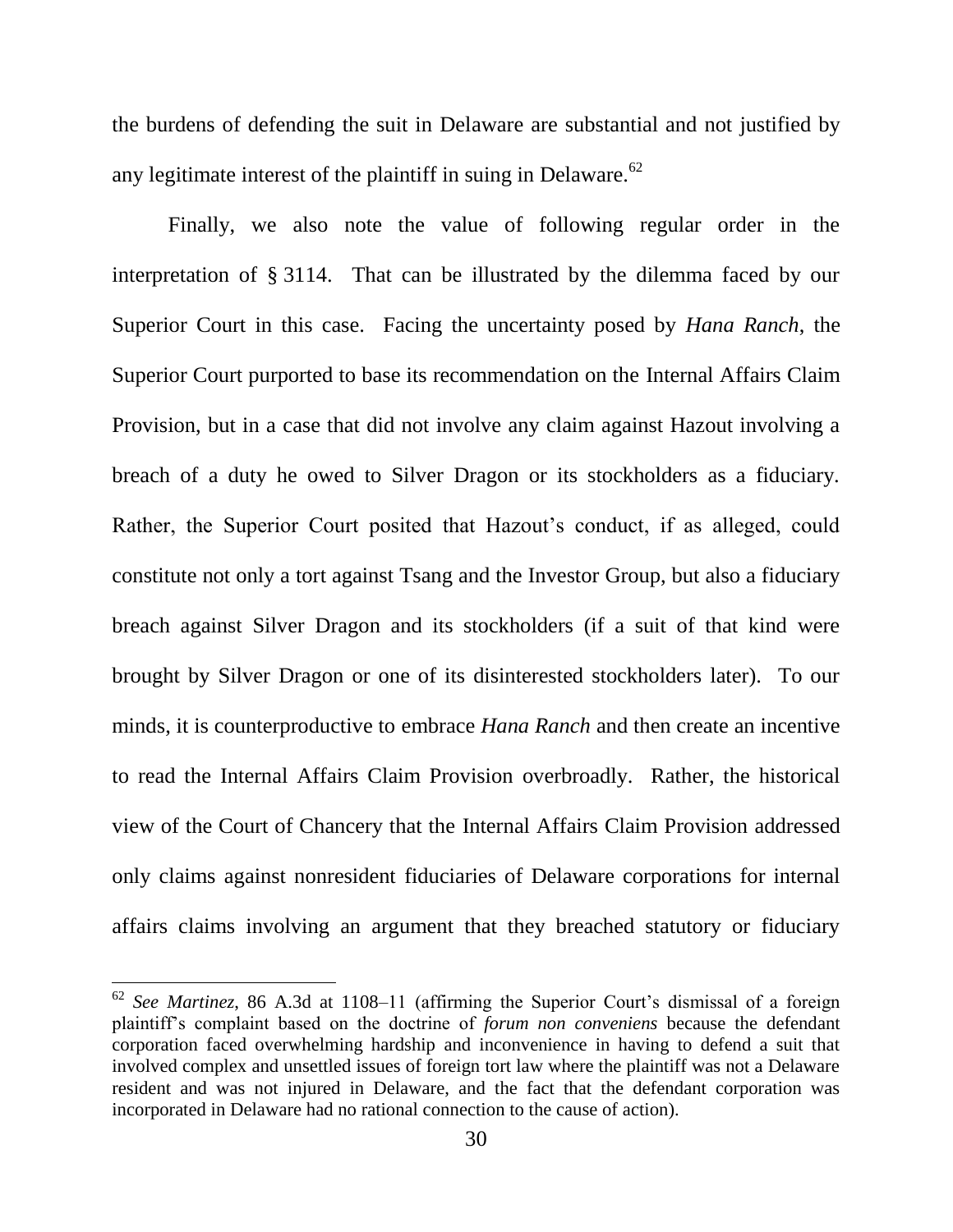duties they owed to the corporation or its stockholders is the correct one dictated by the language of that provision.<sup>63</sup> In this case, Hazout is not being sued for having breached any duty he owed to Silver Dragon or its stockholders. He is being sued by Tsang for torts he allegedly committed against Tsang and the Investor Group in the course of negotiating on behalf of Silver Dragon and by using his powers at Silver Dragon to divert their funds to his affiliate.

If there is jurisdiction over Hazout under § 3114, it is under the Necessary or Proper Party Provision. Under the clear terms of that provision, Hazout is subject to service of process. Although he is not a necessary party to the case against Silver Dragon because the Superior Court can proceed to a final determination of the action with Silver Dragon alone, <sup>64</sup> Hazout is obviously a proper party because he has a tangible legal interest in the matter that is separate from Silver Dragon's interest, and because the claims against him arise out of the same facts and occurrences as the claims against Silver Dragon—alleged wrongs that Hazout

 $63$  It has long been the case, of course, that once a nonresident director or officer is properly subject to personal jurisdiction in Delaware for a claim for breach of fiduciary duty under the Internal Affairs Claim Provision, the trial court may also subject that fiduciary to personal jurisdiction for claims that are "sufficiently related" or "[not] distantly related" to the breach of fiduciary duty claim. *See, e.g.*, *In re USACafes*, 600 A.2d at 54 (observing that the court could exercise personal jurisdiction over "claims [that] arose from the same acts or transactions as [breach of fiduciary duty] claims between the same parties over which the court did have personal and subject matter jurisdiction," including claims that are not "distantly related to the alleged breach of fiduciary duty"); *N. Am. Catholic Educ. Programming Found., Inc. v. Gheewalla*, 2006 WL 2588971, at \*1 (Del. Ch. Sept. 1, 2006), *aff'd*, 930 A.2d 92 (Del. 2007) (explaining that a plaintiff may also succeed in obtaining jurisdiction over "claims [that] are adequately alleged to be 'sufficiently related' to a viable fiduciary duty claim"). <sup>64</sup> *See supra* note [56.](#page-26-0)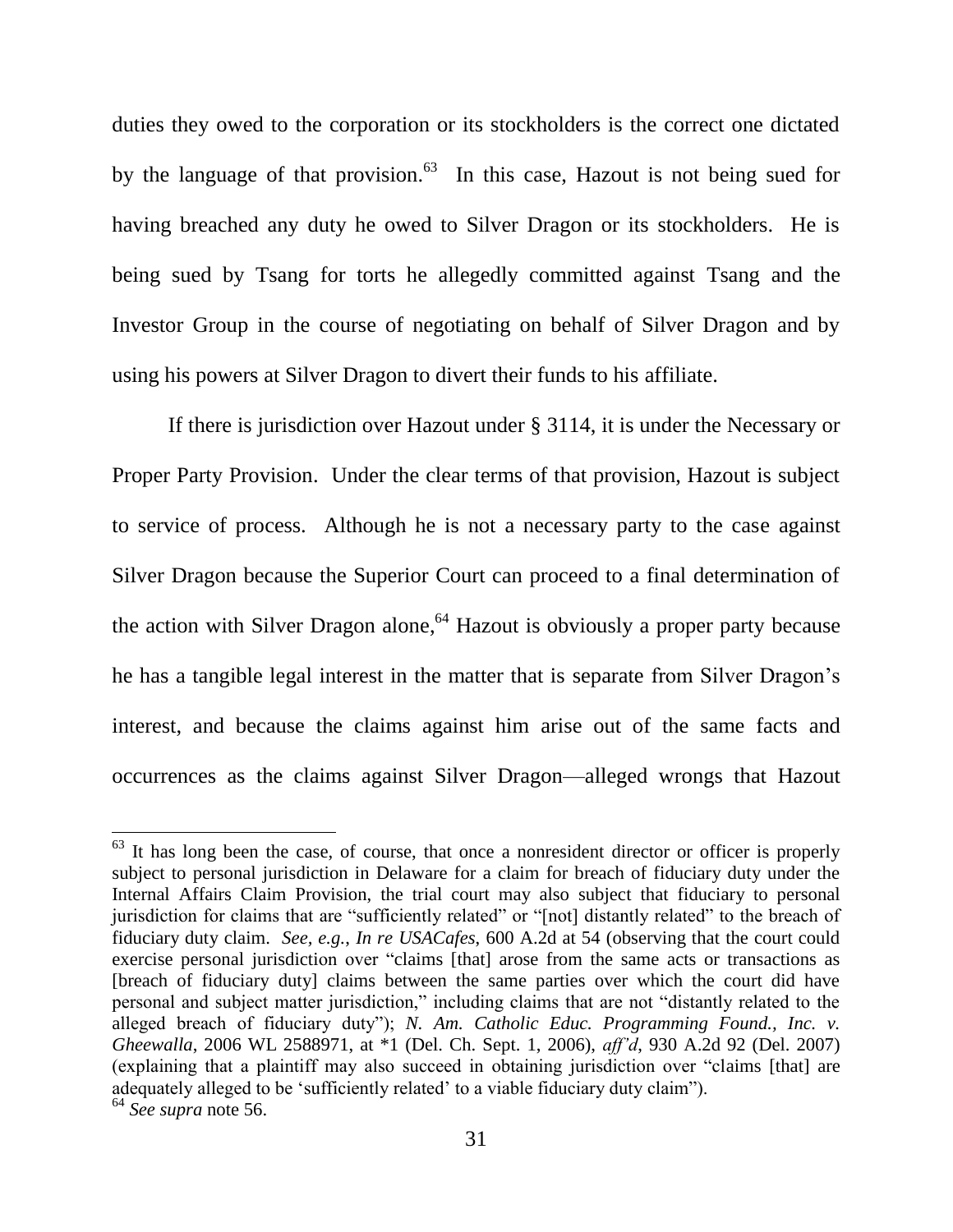committed in his capacity as the company's President and CEO.<sup>65</sup> Because that is so and because we decline to excise the Necessary or Proper Party Provision from the statute, § 3114 provides a proper statutory basis for the Superior Court to exercise personal jurisdiction over him.

As we have indicated, that determination is not enough to affirm. Rather, we must examine whether the exercise of personal jurisdiction over Hazout in this case is consistent with his constitutional expectations of due process. As we have noted, in this case, that is not in our view a close question. By becoming a director and officer of a Delaware corporation, Hazout purposefully availed himself of certain duties and protections under our law.<sup>66</sup> More important, the claims against Hazout involve his actions in his official capacity of negotiating contracts that involved the change of control of a Delaware public corporation. By their plain terms—which Hazout represented as final and which Hazout himself executed the Agreements reflected the parties' choice to use the law of Delaware as their common language of commerce, and their understanding that litigation over later

<sup>65</sup> *See supra* note [57.](#page-27-0)

<sup>66</sup> *See Sternberg v. O'Neil*, 550 A.2d 1105, 1120 (Del. 1988) (citing *Burger King*, 471 U.S. at  $(475–76)$ ) ("[T]he minimum contacts which are necessary to establish jurisdiction must relate to some act by which the defendant has deliberately created continuing obligations between himself  $\Box$  and the forum. Consequently, his  $\Box$  activities are shielded by the benefits and protection of the forum's laws and it is not unreasonable to require him [] to submit to the forum's jurisdiction."); *Armstrong*, 423 A.2d at 176 ("[T]he defendants, by purposefully availing themselves of the privilege of becoming directors of a Delaware corporation, have thereby accepted significant benefits and protections under the laws of this State.").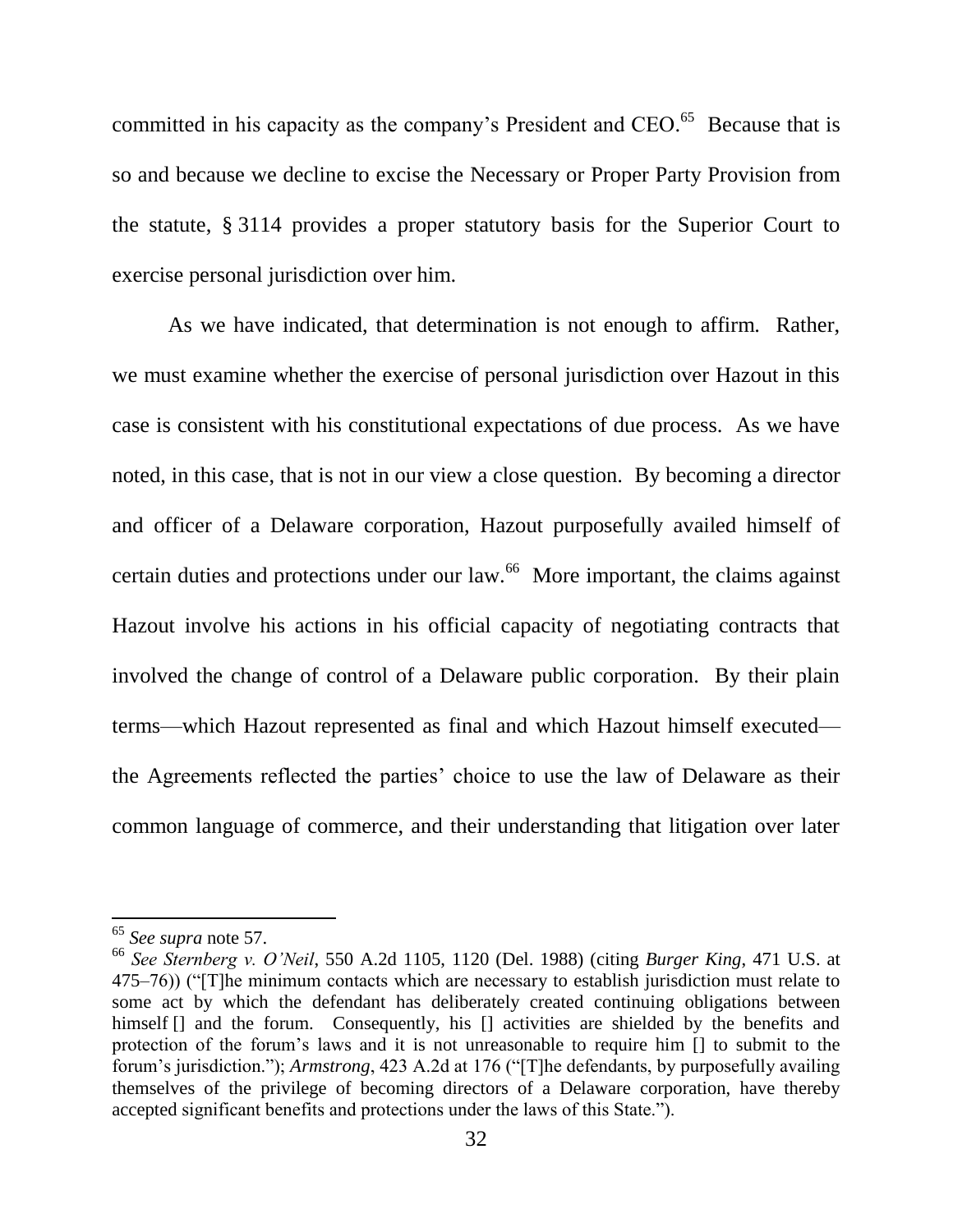contractual differences could ensue in Delaware.  $67$  As to the claims in this case, therefore, there is a strong argument that all sides to the matter understood that as to the course of their respective actions relevant to this case, the jurisdiction that was their focus was the home of the fried oyster sandwich, and not the home of poutine or dim sum. That Tsang happened to be in Hong Kong and Hazout in Canada was a matter of geography having little bearing on what was a cross-border transaction involving a change of control of a Delaware corporation and involving the negotiations of agreements using the language of Delaware. $68$ For these

<sup>&</sup>lt;sup>67</sup> *Burger King*, 471 U.S. at 482 (observing that "[a]lthough [a choice-of-law] provision standing alone would be insufficient to confer jurisdiction," when combined with other meaningful contacts, "it reinforce<sup>[s]</sup> deliberate affiliation with the forum State and the reasonable foreseeability of possible litigation there"); *World-Wide Volkswagen*, 444 U.S. at 297 ("[T]he foreseeability that is critical to due process analysis is . . . that the defendant's conduct and connection with the forum State are such that he should reasonably anticipate being haled into court there.") (internal citations omitted); *Canadian Commercial Workers Indus. Pension Plan v. Alden*, 2006 WL 456786, at \*12 (Del. Ch. Feb. 22, 2006) ("The touchstone of this minimum contacts analysis is foreseeability—whether the defendant's conduct and connection with the forum State are such that he should reasonably anticipate being haled into court there." (internal citation omitted).

<sup>&</sup>lt;sup>68</sup> In this regard, Hazout assumes with confidence that the tort claims at issue in this case are necessarily governed by either the law of Canada or the law of Hong Kong. We do not believe that the Superior Court has ruled on that issue nor do we believe that Tsang has conceded that argument. Under our law, the Superior Court will be bound to apply the most significant relationship test of the Restatement (Second) of Conflict of Laws. Given the realities of the subject matter of the parties' discussions over the Change of Control Agreements and their choice of Delaware law as their common language of commerce, there is a non-trivial argument that Delaware has a greater interest in the application of its law to this case than either Canada or Hong Kong. *See* RESTATEMENT (SECOND) OF CONFLICT OF LAWS § 6(2)(c) (1971) (providing that "the relevant policies of other interested states and the relative interests of those states in the determination of the particular issue" are relevant to the choice-of-law analysis); *id.*  $\S$  145(1) (providing that certain contacts such as  $(a)$  the place where the injury occurred, (b) the place where the conduct causing the injury occurred, (c) the domicil, residence, nationality, place of incorporation and place of business of the parties, and (d) the place where the relationship, if any, between the parties is centered . . . are to be evaluated according to their relative importance with respect to the particular issue."); *id.*  $\S$  6(2) cmt. f ("The forum should [] appraise the relative